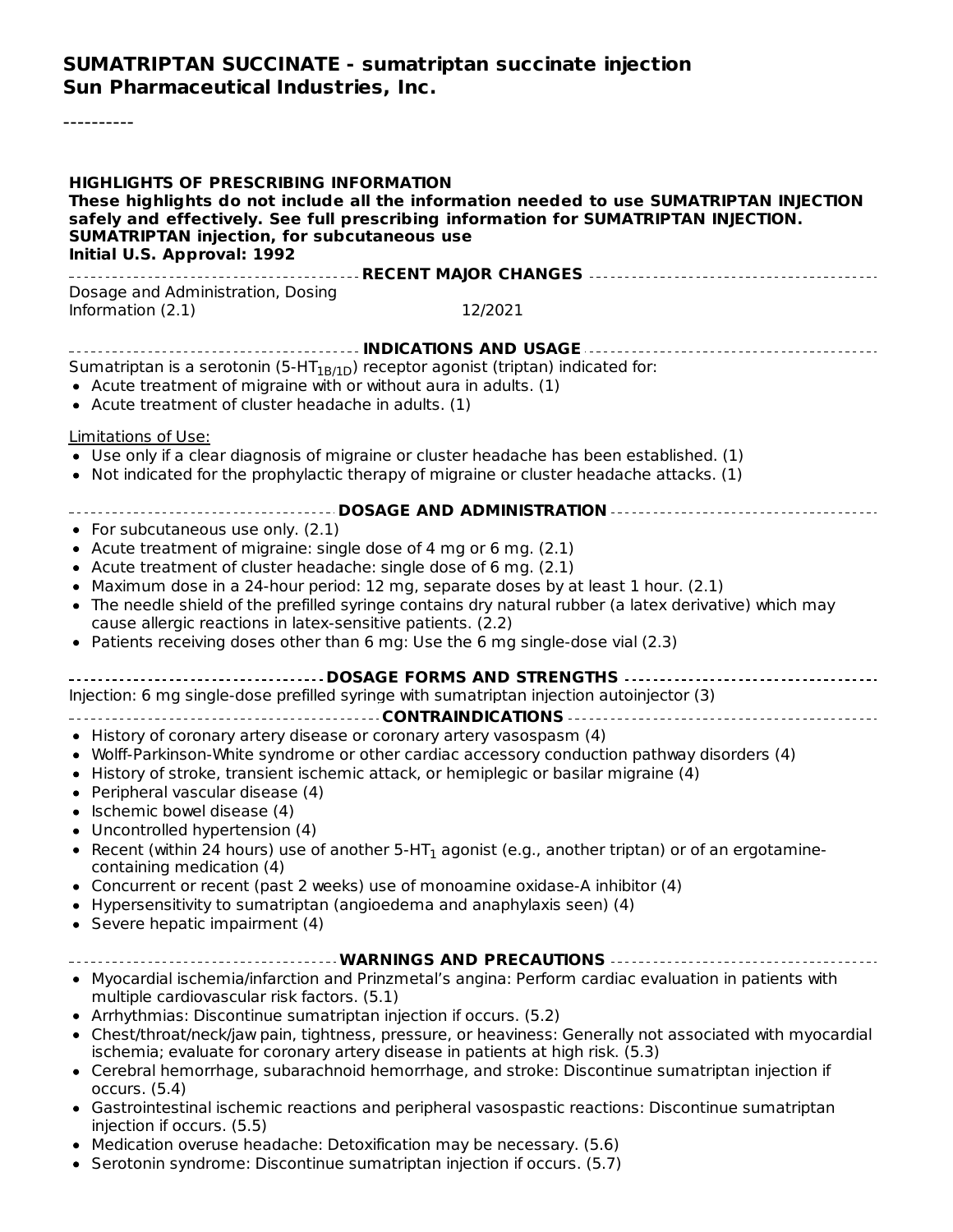• Seizures: Use with caution in patients with epilepsy or a lowered seizure threshold. (5.10)

**ADVERSE REACTIONS** Most common adverse reactions ( $\geq$ 5% and  $>$  placebo) were injection site reactions, tingling, dizziness/vertigo, warm/hot sensation, burning sensation, feeling of heaviness, pressure sensation, flushing, feeling of tightness, and numbness. (6.1)

#### **To report SUSPECTED ADVERSE REACTIONS, contact Sun Pharmaceutical Industries, Inc. at 1-800-818-4555 or FDA at 1-800-FDA-1088 or www.fda.gov/medwatch.**

**USE IN SPECIFIC POPULATIONS** Pregnancy: Based on animal data, may cause fetal harm. (8.1)

**See 17 for PATIENT COUNSELING INFORMATION and FDA-approved patient labeling. Revised: 3/2022**

## **FULL PRESCRIBING INFORMATION: CONTENTS\***

## **1 INDICATIONS AND USAGE**

## **2 DOSAGE AND ADMINISTRATION**

- 2.1 Dosing Information
- 2.2 Administration Using the Sumatriptan Injection Autoinjector
- 2.3 Administration of Doses of Sumatriptan Injection Other than 6 mg

## **3 DOSAGE FORMS AND STRENGTHS**

## **4 CONTRAINDICATIONS**

## **5 WARNINGS AND PRECAUTIONS**

- 5.1 Myocardial Ischemia, Myocardial Infarction, and Prinzmetal's Angina
- 5.2 Arrhythmias
- 5.3 Chest, Throat, Neck, and/or Jaw Pain/Tightness/Pressure
- 5.4 Cerebrovascular Events
- 5.5 Other Vasospasm Reactions
- 5.6 Medication Overuse Headache
- 5.7 Serotonin Syndrome
- 5.8 Increase in Blood Pressure
- 5.9 Hypersensitivity Reactions
- 5.10 Seizures

## **6 ADVERSE REACTIONS**

- 6.1 Clinical Trials Experience
- 6.2 Postmarketing Experience

## **7 DRUG INTERACTIONS**

- 7.1 Ergot-Containing Drugs
- 7.2 Monoamine Oxidase-A Inhibitors
- 7.3 Other 5-HT1 Agonists

7.4 Selective Serotonin Reuptake Inhibitors/Serotonin Norepinephrine Reuptake Inhibitors and Serotonin Syndrome

## **8 USE IN SPECIFIC POPULATIONS**

- 8.1 Pregnancy
- 8.2 Lactation
- 8.4 Pediatric Use
- 8.5 Geriatric Use
- **10 OVERDOSAGE**
- **11 DESCRIPTION**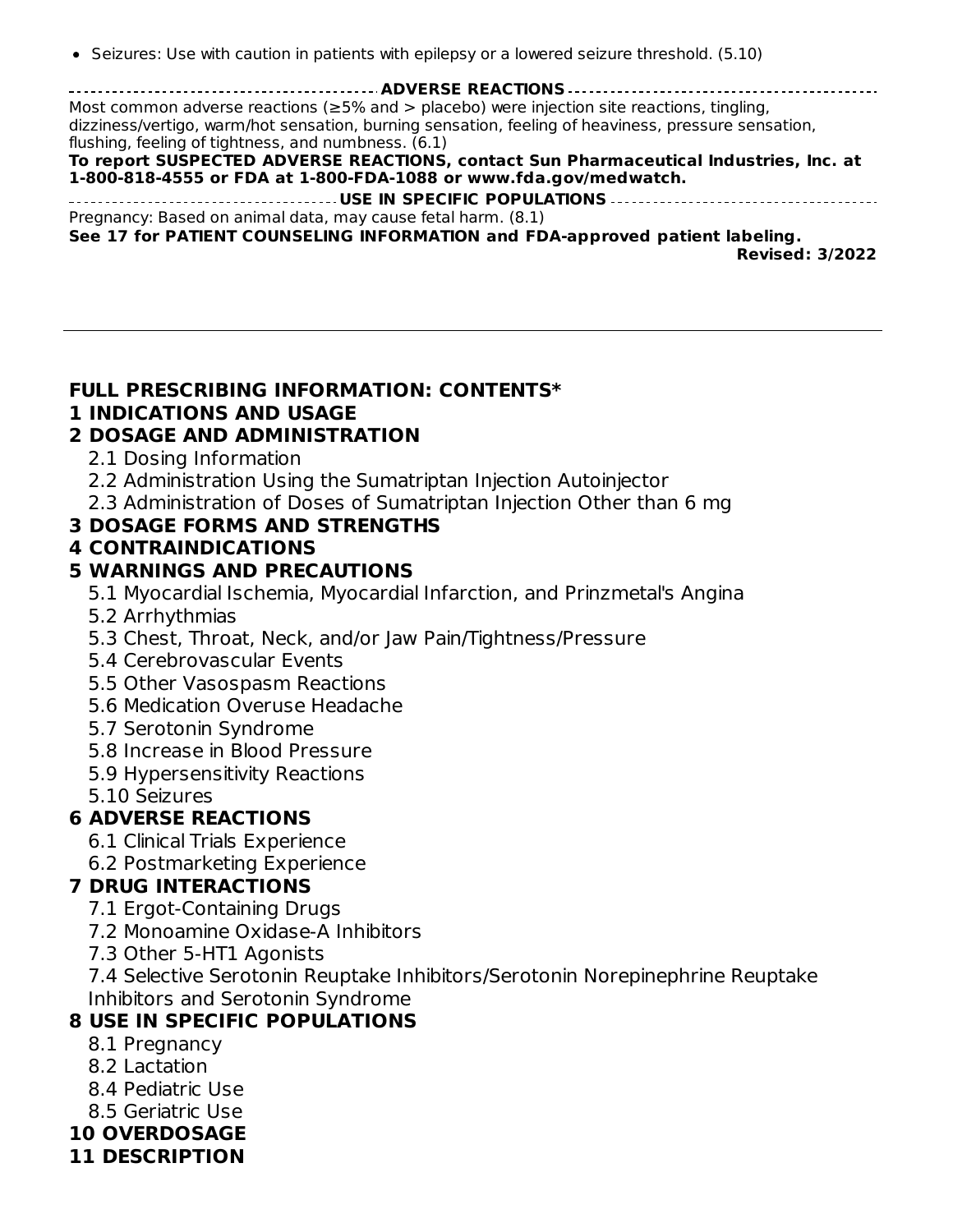## **12 CLINICAL PHARMACOLOGY**

- 12.1 Mechanism of Action
- 12.2 Pharmacodynamics
- 12.3 Pharmacokinetics

## **13 NONCLINICAL TOXICOLOGY**

- 13.1 Carcinogenesis, Mutagenesis, Impairment of Fertility
- 13.2 Animal Toxicology and/or Pharmacology

## **14 CLINICAL STUDIES**

- 14.1 Migraine
- 14.2 Cluster Headache

## **16 HOW SUPPLIED/STORAGE AND HANDLING**

#### **17 PATIENT COUNSELING INFORMATION**

 $\ast$  Sections or subsections omitted from the full prescribing information are not listed.

## **FULL PRESCRIBING INFORMATION**

## **1 INDICATIONS AND USAGE**

Sumatriptan injection is indicated in adults for (1) the acute treatment of migraine, with or without aura, and (2) the acute treatment of cluster headache. Limitations of Use:

- Use only if a clear diagnosis of migraine or cluster headache has been established. If a patient has no response to the first migraine or cluster headache attack treated with sumatriptan injection, reconsider the diagnosis before sumatriptan injection is administered to treat any subsequent attacks.
- Sumatriptan injection is not indicated for the prevention of migraine or cluster headache attacks.

## **2 DOSAGE AND ADMINISTRATION**

## **2.1 Dosing Information**

The maximum single recommended adult dose of sumatriptan injection for the acute treatment of migraine or cluster headache is 6 mg injected subcutaneously. For the treatment of migraine, if side effects are dose limiting, the lower dose of 4 mg may be used *[see Clinical Studies (14.1)]*. For the treatment of cluster headache, the efficacy of lower doses has not been established.

The maximum cumulative dose that may be given in 24 hours is 12 mg, two 6 mg injections separated by at least 1 hour. A second 6 mg dose should only be considered if some response to a first injection was observed.

## **2.2 Administration Using the Sumatriptan Injection Autoinjector**

An autoinjector device is available for use with 6 mg prefilled syringe. With this autoinjector, the needle penetrates approximately 4 mm to 7 mm. The injection is intended to be given subcutaneously, and intramuscular or intravascular delivery must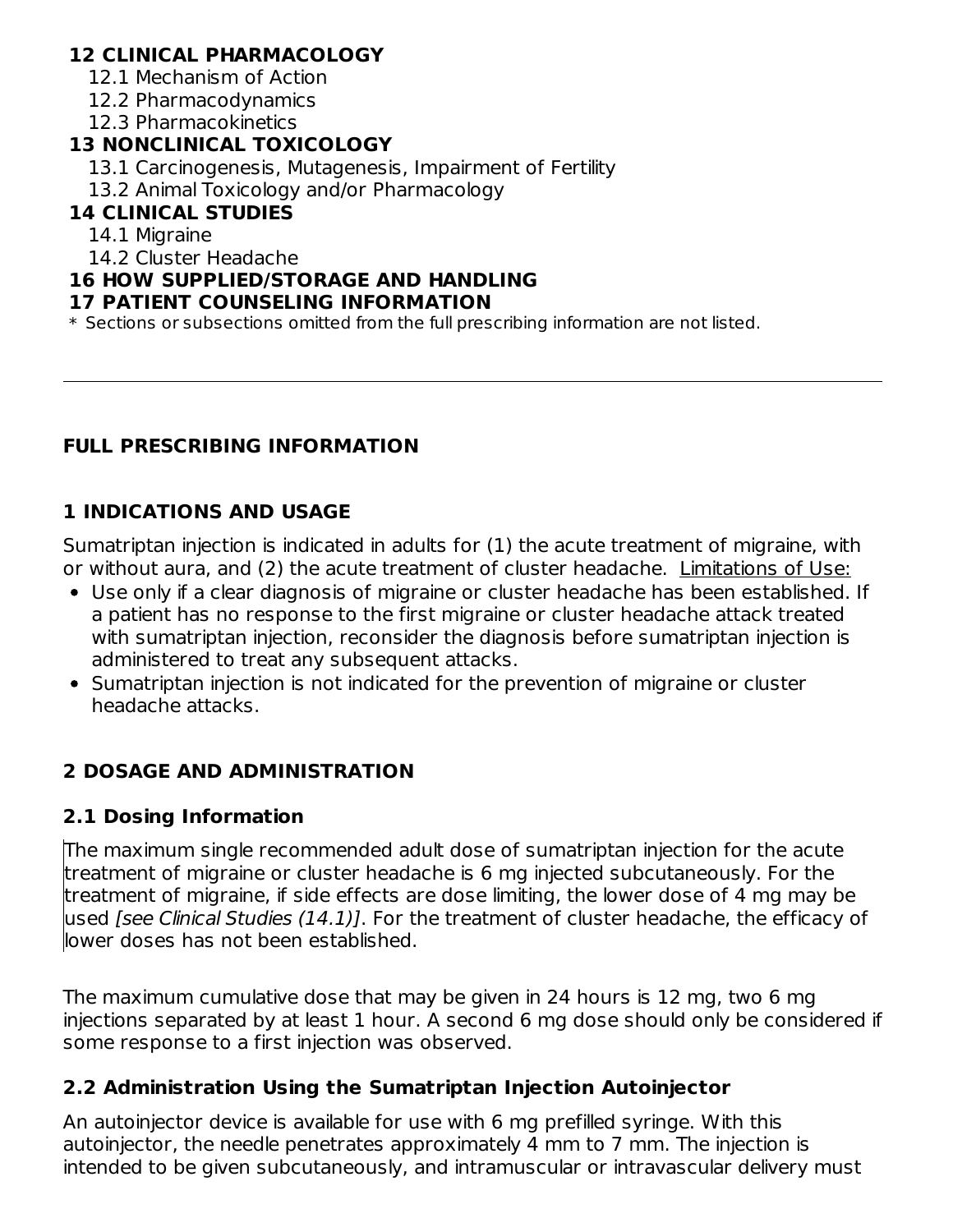be avoided. Instruct patients on the proper use of sumatriptan injection autoinjector and direct them to use injection sites with an adequate skin and subcutaneous thickness to accommodate the length of the needle.

The needle shield of the prefilled syringe contains dry natural rubber (a latex derivative) [see Warnings and Precautions (5.9)].

# **2.3 Administration of Doses of Sumatriptan Injection Other than 6 mg**

In patients receiving doses other than 6 mg, use the 6 mg single-dose vial; do not use the sumatriptan injection autoinjector. Visually inspect the vial for particulate matter and discoloration before administration. Do not use if particulates and discolorations are noted.

# **3 DOSAGE FORMS AND STRENGTHS**

Injection: 6 mg single-dose prefilled syringe with the sumatriptan injection autoinjector. Each 0.5 mL injection contains 8.4 mg of sumatriptan succinate equivalent to 6 mg of sumatriptan.

# **4 CONTRAINDICATIONS**

Sumatriptan injection is contraindicated in patients with:

- Ischemic coronary artery disease (CAD) (angina pectoris, history of myocardial infarction, or documented silent ischemia) or coronary artery vasospasm, including Prinzmetal's angina [see Warnings and Precautions (5.1)].
- Wolff-Parkinson-White syndrome or arrhythmias associated with other cardiac accessory conduction pathway disorders [see Warnings and Precautions (5.2)].
- History of stroke or transient ischemic attack (TIA) or history of hemiplegic or basilar migraine because these patients are at a higher risk of stroke [see Warnings and Precautions (5.4)].
- Peripheral vascular disease [see Warnings and Precautions (5.5)].
- Ischemic bowel disease [see Warnings and Precautions (5.5)].
- Uncontrolled hypertension [see Warnings and Precautions (5.8)].
- Recent use (i.e., within 24 hours) of ergotamine-containing medication, ergot-type medication (such as dihydroergotamine or methysergide), or another 5 hydroxytryptamine $_1$  (5-HT $_1$ ) agonist *[see Drug Interactions (7.1, 7.3)].*
- Concurrent administration of a monoamine oxidase (MAO)-A inhibitor or recent (within 2 weeks) use of an MAO-A inhibitor [see Drug Interactions (7.2), Clinical Pharmacology (12.3)].
- Hypersensitivity to sumatriptan (angioedema and anaphylaxis seen) [see Warnings] and Precautions (5.9)].
- Severe hepatic impairment [see Clinical Pharmacology (12.3)].

# **5 WARNINGS AND PRECAUTIONS**

**5.1 Myocardial Ischemia, Myocardial Infarction, and Prinzmetal's Angina**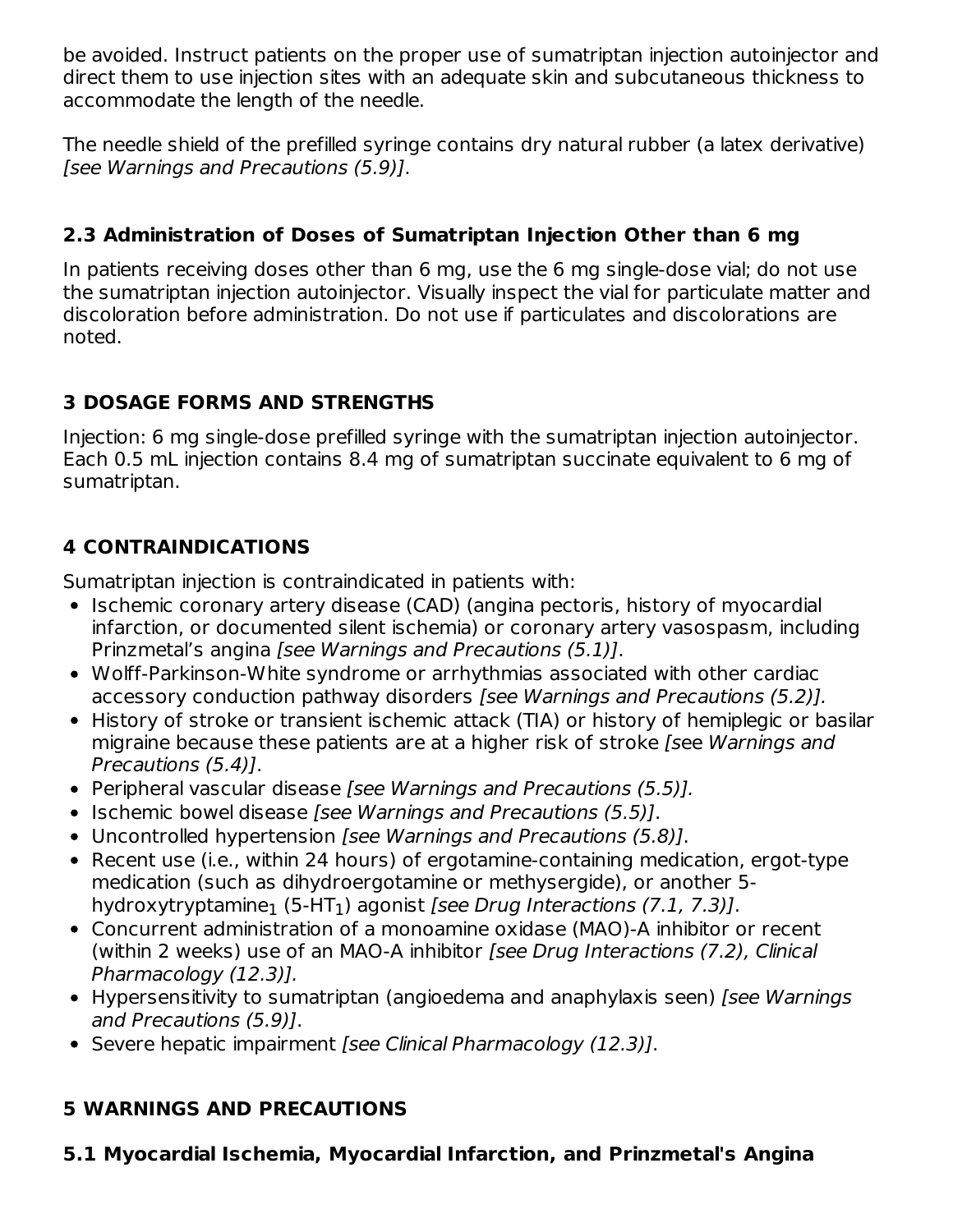The use of sumatriptan injection is contraindicated in patients with ischemic or vasospastic CAD. There have been rare reports of serious cardiac adverse reactions, including acute myocardial infarction, occurring within a few hours following administration of sumatriptan injection. Some of these reactions occurred in patients without known CAD. Sumatriptan injection may cause coronary artery vasospasm (Prinzmetal's angina), even in patients without a history of CAD.

Perform a cardiovascular evaluation in triptan-naive patients who have multiple cardiovascular risk factors (e.g., increased age, diabetes, hypertension, smoking, obesity, strong family history of CAD) prior to receiving sumatriptan injection. If there is evidence of CAD or coronary artery vasospasm, sumatriptan injection is contraindicated. For patients with multiple cardiovascular risk factors who have a negative cardiovascular evaluation, consider administering the first dose of sumatriptan injection in a medically supervised setting and performing an electrocardiogram (ECG) immediately following administration of sumatriptan injection. For such patients, consider periodic cardiovascular evaluation in intermittent long-term users of sumatriptan injection.

# **5.2 Arrhythmias**

Life-threatening disturbances of cardiac rhythm, including ventricular tachycardia and ventricular fibrillation leading to death, have been reported within a few hours following the administration of 5-HT $_{\rm 1}$  agonists. Discontinue sumatriptan injection if these disturbances occur. Sumatriptan injection is contraindicated in patients with Wolff-Parkinson-White syndrome or arrhythmias associated with other cardiac accessory conduction pathway disorders.

## **5.3 Chest, Throat, Neck, and/or Jaw Pain/Tightness/Pressure**

Sensations of tightness, pain, pressure, and heaviness in the precordium, throat, neck, and jaw commonly occur after treatment with sumatriptan injection and are usually noncardiac in origin. However, perform a cardiac evaluation if these patients are at high cardiac risk. The use of sumatriptan injection is contraindicated in patients with CAD and those with Prinzmetal's variant angina.

# **5.4 Cerebrovascular Events**

Cerebral hemorrhage, subarachnoid hemorrhage, and stroke have occurred in patients treated with 5-HT $_{\rm 1}$  agonists, and some have resulted in fatalities. In a number of cases, it appears possible that the cerebrovascular events were primary, the 5-HT $_{\rm 1}$  agonist having been administered in the incorrect belief that the symptoms experienced were a consequence of migraine when they were not. Also, patients with migraine may be at increased risk of certain cerebrovascular events (e.g., stroke, hemorrhage, TIA). Discontinue sumatriptan injection if a cerebrovascular event occurs.

Before treating headaches in patients not previously diagnosed with migraine or cluster headache or in patients who present with atypical symptoms, exclude other potentially serious neurological conditions. Sumatriptan injection is contraindicated in patients with a history of stroke or TIA.

## **5.5 Other Vasospasm Reactions**

Sumatriptan injection may cause non-coronary vasospastic reactions, such as peripheral vascular ischemia, gastrointestinal vascular ischemia and infarction (presenting with abdominal pain and bloody diarrhea), splenic infarction, and Raynaud's syndrome. In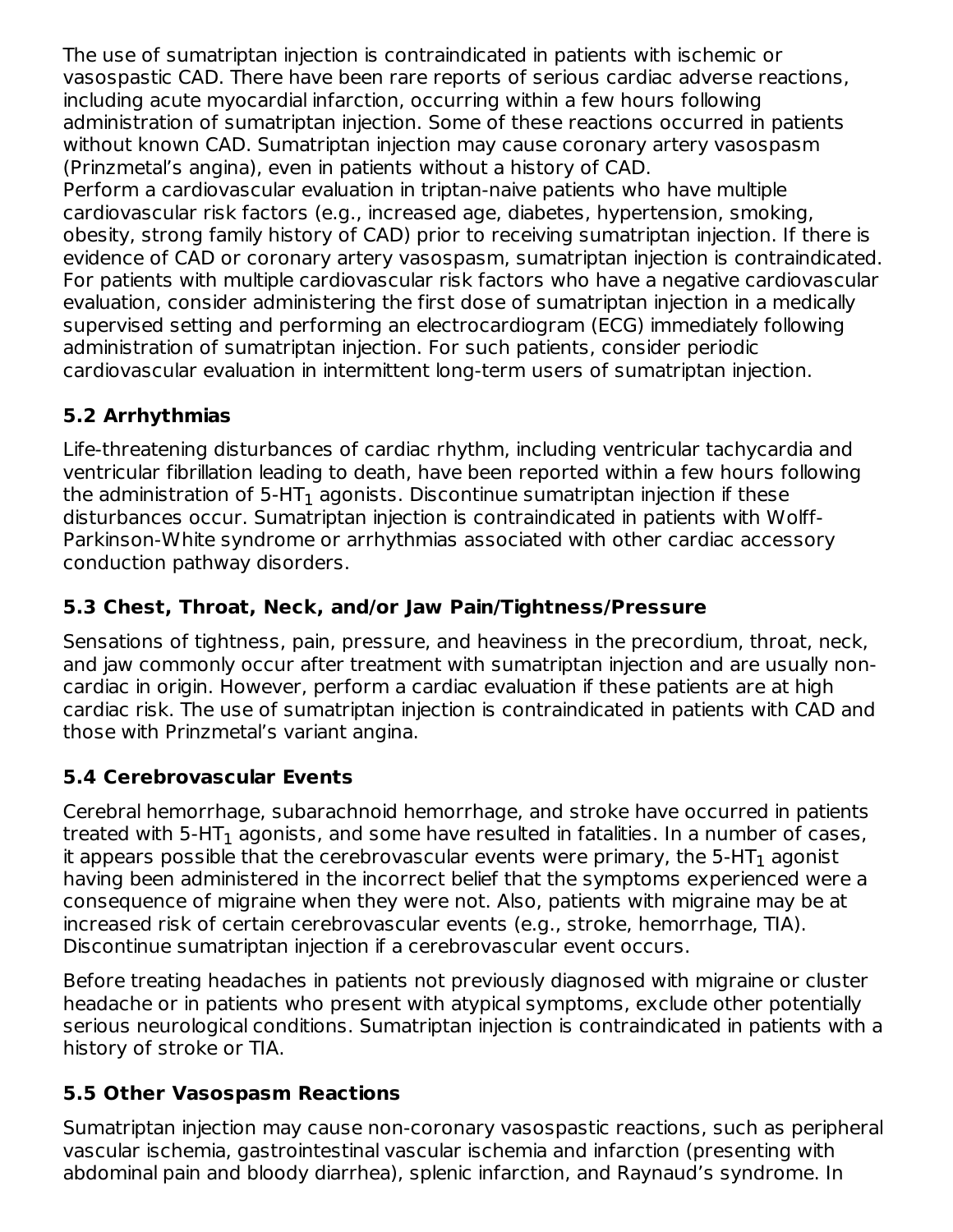patients who experience symptoms or signs suggestive of non-coronary vasospasm reaction following the use of any 5-HT $_{\rm 1}$  agonist, rule out a vasospastic reaction before receiving additional sumatriptan injections.

Reports of transient and permanent blindness and significant partial vision loss have been reported with the use of 5-HT $_{\rm 1}$  agonists. Since visual disorders may be part of a migraine attack, a causal relationship between these events and the use of 5-HT $_{\rm 1}$ agonists has not been clearly established.

## **5.6 Medication Overuse Headache**

Overuse of acute migraine drugs (e.g., ergotamine, triptans, opioids, or combination of these drugs for 10 or more days per month) may lead to exacerbation of headache (medication overuse headache). Medication overuse headache may present as migrainelike daily headaches or as a marked increase in frequency of migraine attacks. Detoxification of patients, including withdrawal of the overused drugs, and treatment of withdrawal symptoms (which often includes a transient worsening of headache) may be necessary.

## **5.7 Serotonin Syndrome**

Serotonin syndrome may occur with sumatriptan injection, particularly during coadministration with selective serotonin reuptake inhibitors (SSRIs), serotonin norepinephrine reuptake inhibitors (SNRIs), tricyclic antidepressants (TCAs), and MAO inhibitors [see Drug Interactions (7.4)]. Serotonin syndrome symptoms may include mental status changes (e.g., agitation, hallucinations, coma), autonomic instability (e.g., tachycardia, labile blood pressure, hyperthermia), neuromuscular aberrations (e.g., hyperreflexia, incoordination), and/or gastrointestinal symptoms (e.g., nausea, vomiting, diarrhea). The onset of symptoms usually occurs within minutes to hours of receiving a new or a greater dose of a serotonergic medication. Discontinue sumatriptan injection if serotonin syndrome is suspected.

## **5.8 Increase in Blood Pressure**

Significant elevation in blood pressure, including hypertensive crisis with acute impairment of organ systems, has been reported on rare occasions in patients treated with 5-HT $_{\rm 1}$  agonists, including patients without a history of hypertension. Monitor blood pressure in patients treated with sumatriptan injection. Sumatriptan injection is contraindicated in patients with uncontrolled hypertension.

# **5.9 Hypersensitivity Reactions**

Hypersensitivity reactions, including angioedema and anaphylaxis, have occurred in patients receiving sumatriptan. Such reactions can be life-threatening or fatal. In general, anaphylactic reactions to drugs are more likely to occur in individuals with a history of sensitivity to multiple allergens. Sumatriptan injection is contraindicated in patients with a history of hypersensitivity reaction to sumatriptan.

The needle shield of the prefilled syringe contains dry natural rubber (a latex derivative) that has the potential to cause allergic reactions in latex-sensitive individuals.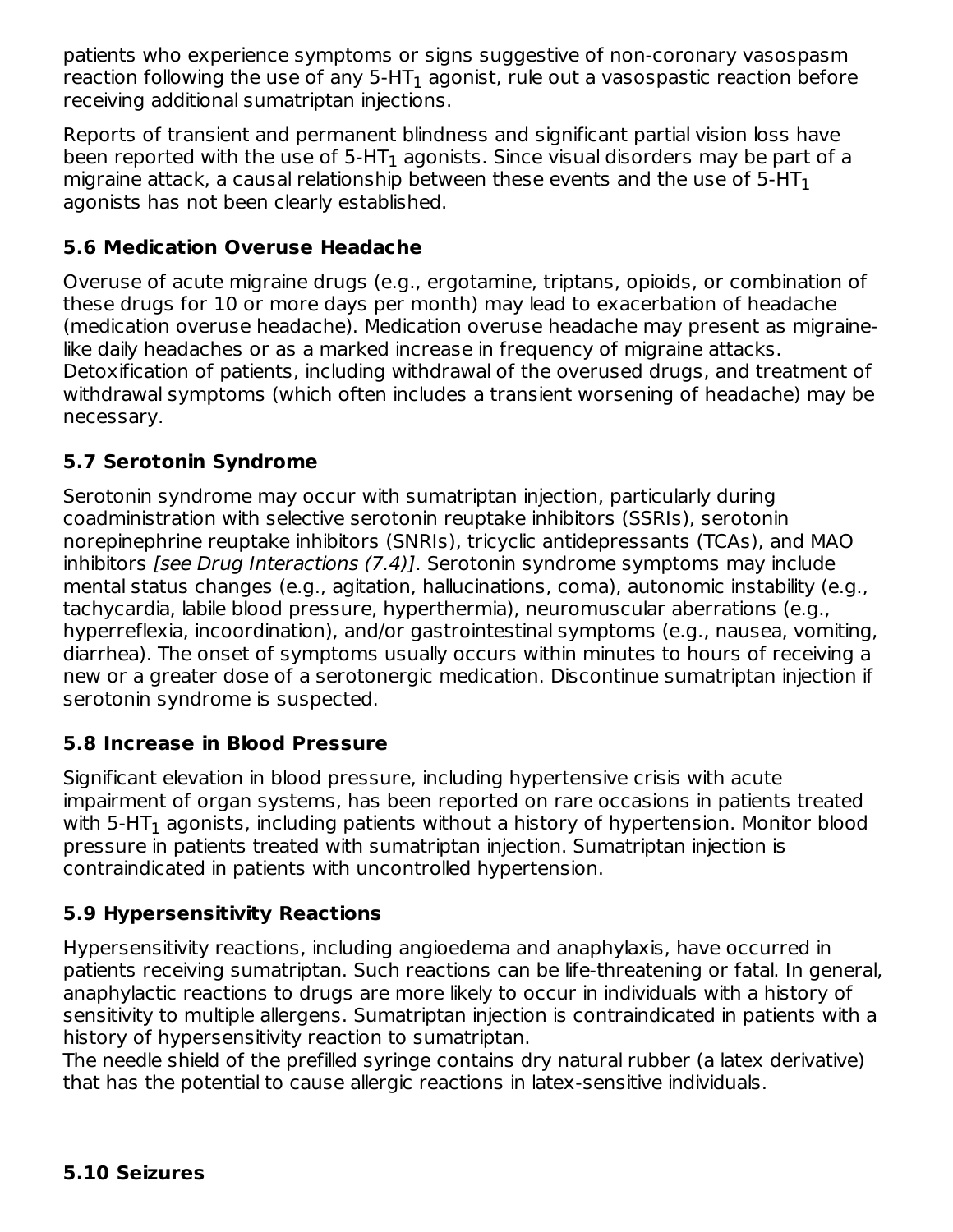Seizures have been reported following administration of sumatriptan. Some have occurred in patients with either a history of seizures or concurrent conditions predisposing to seizures. There are also reports in patients where no such predisposing factors are apparent. Sumatriptan injection should be used with caution in patients with a history of epilepsy or conditions associated with a lowered seizure threshold.

# **6 ADVERSE REACTIONS**

The following serious adverse reactions are described below and elsewhere in the labeling:

- Myocardial ischemia, myocardial infarction, and Prinzmetal's angina [see Warnings] and Precautions (5.1)]
- Arrhythmias [see Warnings and Precautions (5.2)]
- Chest, throat, neck, and/or jaw pain/tightness/pressure [see Warnings and Precautions (5.3)]
- Cerebrovascular events [see Warnings and Precautions (5.4)]
- Other vasospasm reactions [see Warnings and Precautions (5.5)]
- Medication overuse headache [see Warnings and Precautions (5.6)]
- Serotonin syndrome [see Warnings and Precautions (5.7)]
- Increase in blood pressure [see Warnings and Precautions (5.8)]
- Hypersensitivity reactions [see Contraindications (4), Warnings and Precautions (5.9)]
- Seizures [see Warnings and Precautions (5.10)]

## **6.1 Clinical Trials Experience**

Because clinical trials are conducted under widely varying conditions, adverse reaction rates observed in the clinical trials of a drug cannot be directly compared with rates in the clinical trials of another drug and may not reflect the rates observed in practice.

## Migraine Headache

Table 1 lists adverse reactions that occurred in 2 U.S. placebo-controlled clinical trials in patients with migraines (Studies 2 and 3) following either a single 6 mg dose of sumatriptan injection or placebo. Only reactions that occurred at a frequency of 2% or more in groups treated with sumatriptan injection 6 mg and that occurred at a frequency greater than the placebo group are included in Table 1.

| <b>Adverse Reaction</b> | <b>Sumatriptan</b><br>Injection 6 mg<br><b>Subcutaneous</b><br>$(n = 547)$<br>$\frac{0}{0}$ | <b>Placebo</b><br>$(n = 370)$<br>$\%$ |  |
|-------------------------|---------------------------------------------------------------------------------------------|---------------------------------------|--|
| Atypical sensations     | 42                                                                                          | q                                     |  |

#### **Table 1. Adverse Reactions in Pooled Placebo-Controlled Trials in Patients with Migraine (Studies 2 and 3)**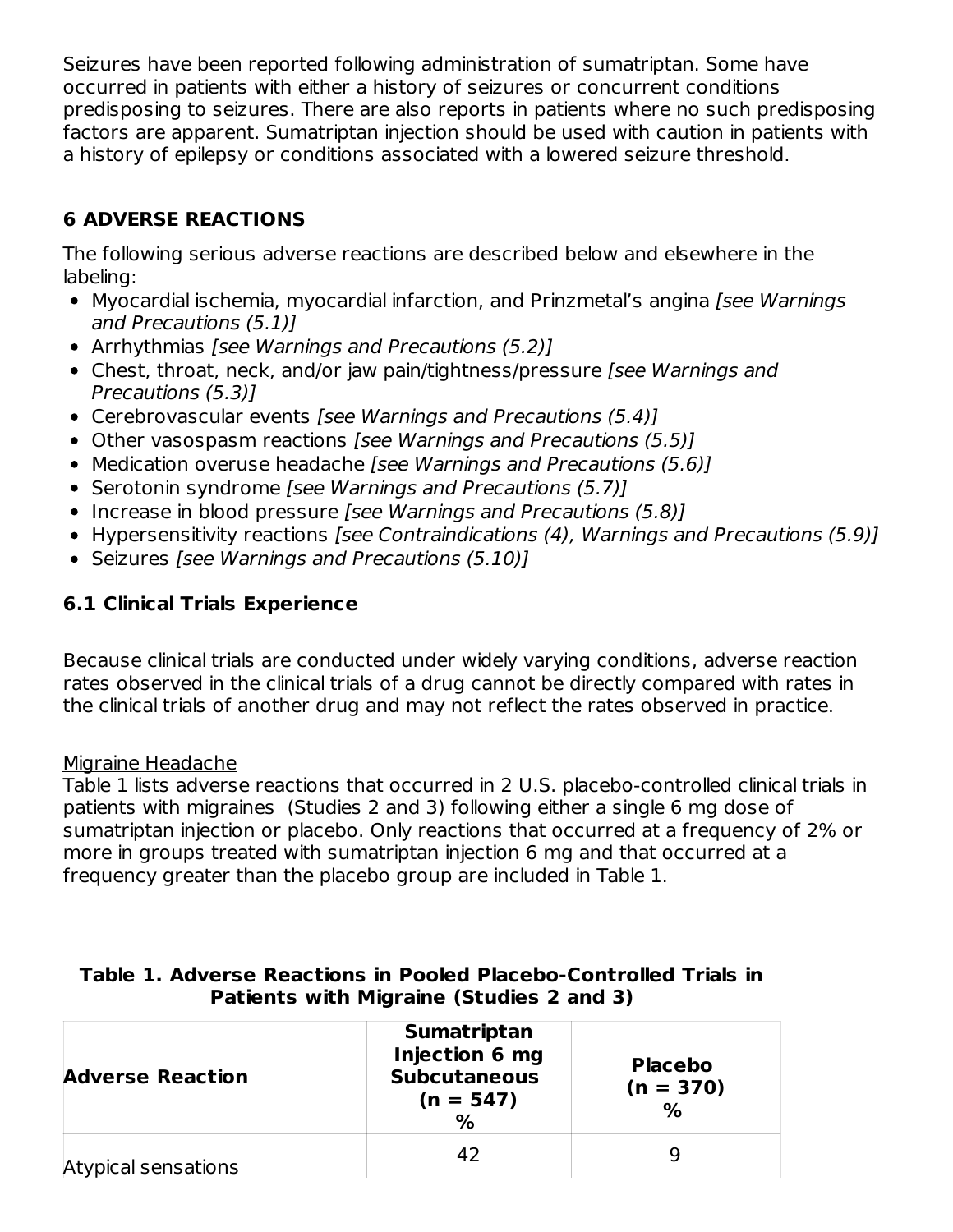| <b>Tingling</b>                  | 14             | 3              |
|----------------------------------|----------------|----------------|
| Warm/hot sensation               | 11             | 4              |
| Burning sensation                | $\overline{7}$ | <1             |
| Feeling of heaviness             | $\overline{7}$ | $\mathbf 1$    |
| Pressure sensation               | 7              | $\overline{2}$ |
| Feeling of tightness             | 5              | <1             |
| Numbness                         | 5              | $\overline{2}$ |
| Feeling strange                  | $\overline{2}$ | <1             |
| Tight feeling in head            | 2              | <1             |
| Cardiovascular                   |                |                |
| Flushing                         | $\overline{7}$ | $\overline{2}$ |
| Chest discomfort                 | 5              | 1              |
| Tightness in chest               | 3              | <1             |
| Pressure in chest                | 2              | <1             |
| Ear, nose, and throat            |                |                |
| Throat discomfort                | 3              | <1             |
| Discomfort: nasal cavity/sinuses | 2              | <1             |
| Injection site reaction*         | 59             | 24             |
| Miscellaneous                    |                |                |
| Jaw discomfort                   | 2              | $\mathbf 0$    |
| Musculoskeletal                  |                |                |
| Weakness                         | 5              | <1             |
| Neck pain/stiffness              | 5              | <1             |
| Myalgia                          | 2              | <1             |
| Neurological                     |                |                |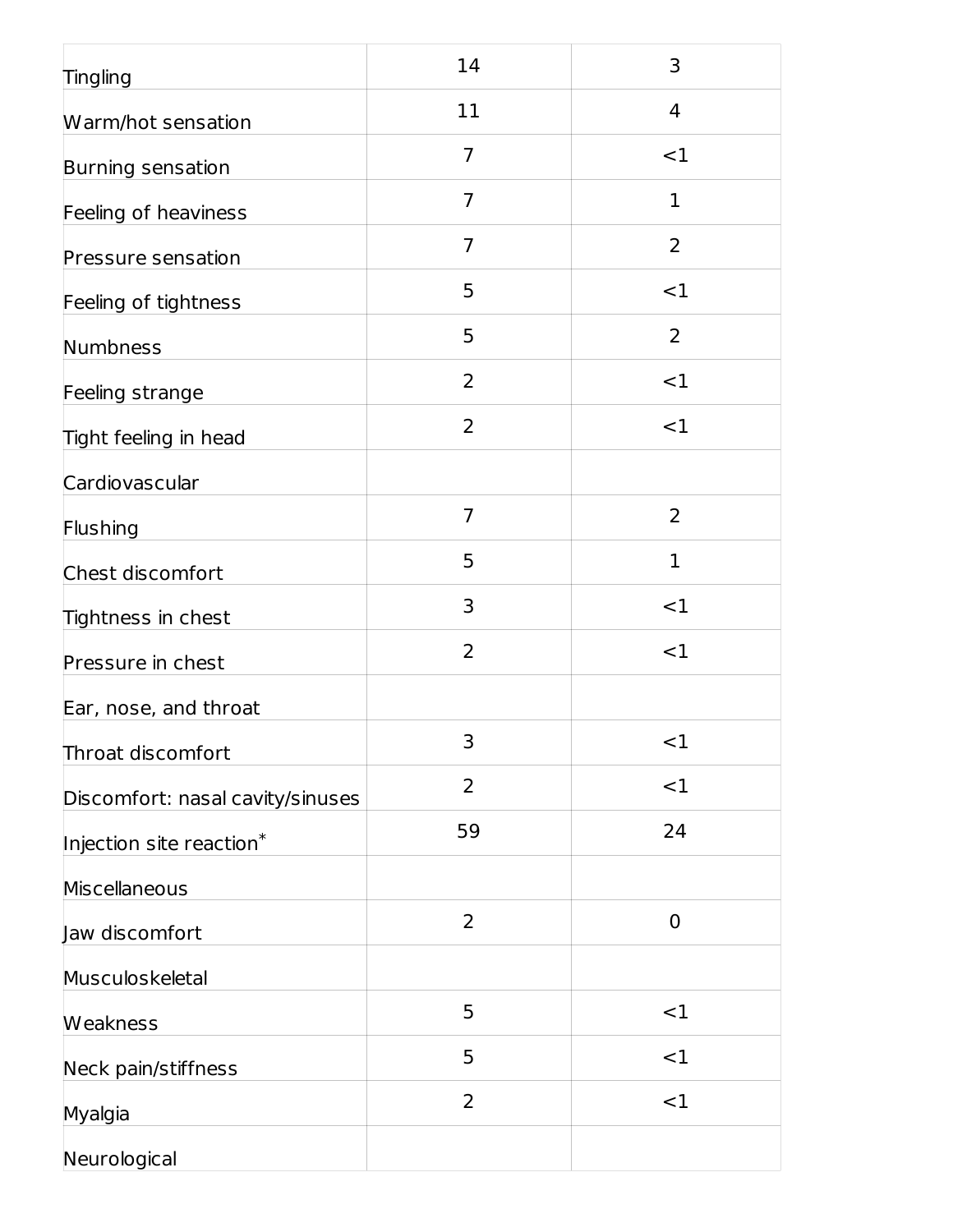| Dizziness/vertigo   | 12 |    |
|---------------------|----|----|
| Drowsiness/sedation |    |    |
| Headache            |    | ا> |
| Skin                |    |    |
| Sweating            |    |    |

 $\ast$  Includes injection site pain, stinging/burning, swelling, erythema, bruising, bleeding.

The incidence of adverse reactions in controlled clinical trials was not affected by gender or age of the patients. There were insufficient data to assess the impact of race on the incidence of adverse reactions.

#### Cluster Headache

In the controlled clinical trials assessing the efficacy of sumatriptan injection as a treatment for cluster headache (Studies 4 and 5), no new significant adverse reactions were detected that had not already been identified in trials of sumatriptan injection in patients with migraine.

Overall, the frequency of adverse reactions reported in the trials of cluster headache was generally lower than in the migraine trials. Exceptions include reports of paresthesia (5% sumatriptan injection, 0% placebo), nausea and vomiting (4% sumatriptan injection, 0% placebo), and bronchospasm (1% sumatriptan injection, 0% placebo).

## **6.2 Postmarketing Experience**

The following adverse reactions have been identified during postapproval use of sumatriptan tablets, sumatriptan nasal spray, and sumatriptan injection. Because these reactions are reported voluntarily from a population of uncertain size, it is not always possible to reliably estimate their frequency or establish a causal relationship to drug exposure.

Cardiovascular Hypotension, palpitations. Neurological Dystonia, tremor.

## **7 DRUG INTERACTIONS**

## **7.1 Ergot-Containing Drugs**

Ergot-containing drugs have been reported to cause prolonged vasospastic reactions. Because these effects may be additive, use of ergotamine-containing or ergot-type medications (like dihydroergotamine or methysergide) and sumatriptan injection within 24 hours of each other is contraindicated.

## **7.2 Monoamine Oxidase-A Inhibitors**

MAO-A inhibitors increase systemic exposure by 2-fold. Therefore, the use of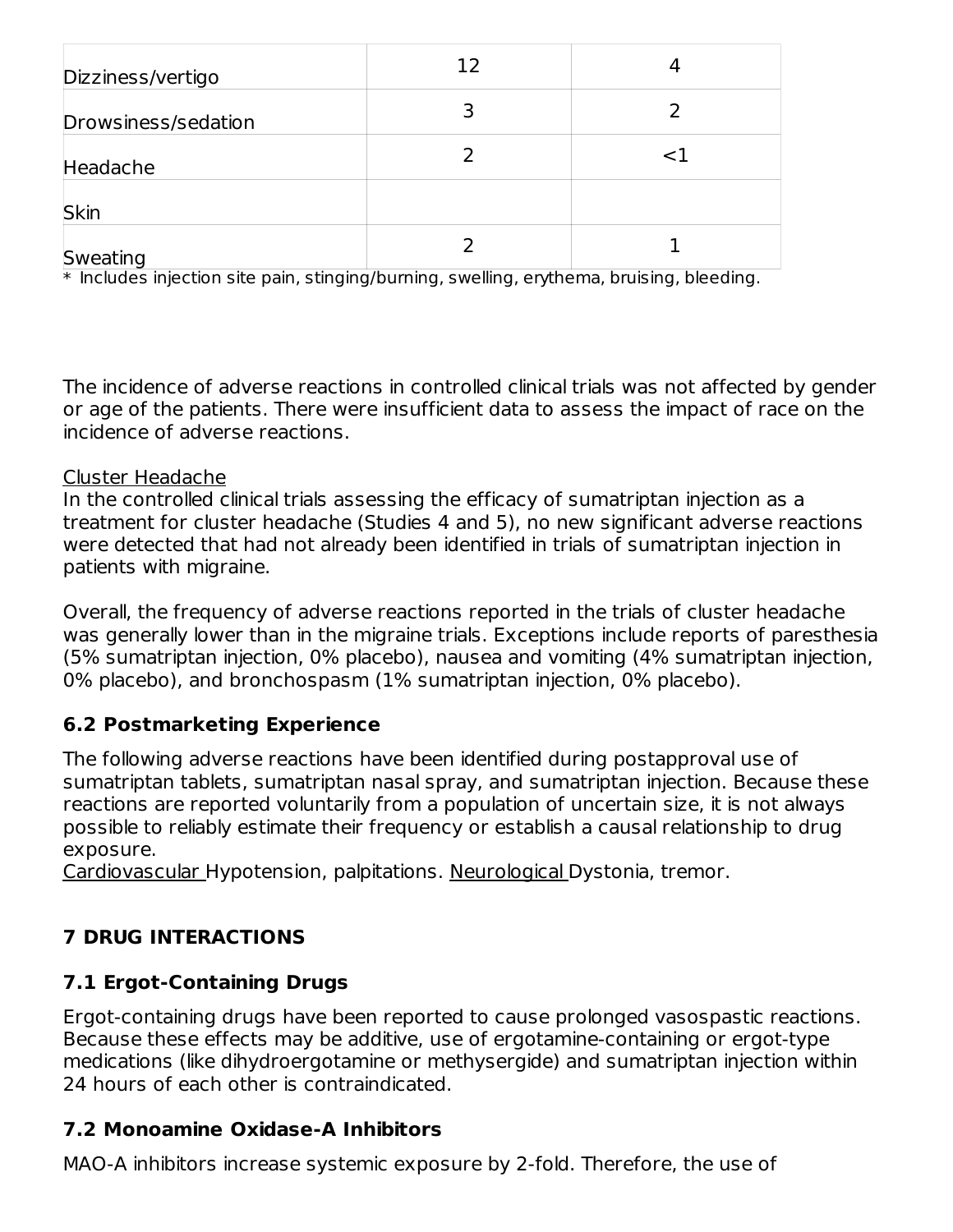sumatriptan injection in patients receiving MAO-A inhibitors is contraindicated [see Clinical Pharmacology (12.3)].

## **7.3 Other 5-HT1 Agonists**

Because their vasospastic effects may be additive, coadministration of sumatriptan injection and other 5-HT $_{\rm 1}$  agonists (e.g., triptans) within 24 hours of each other is contraindicated.

## **7.4 Selective Serotonin Reuptake Inhibitors/Serotonin Norepinephrine Reuptake Inhibitors and Serotonin Syndrome**

Cases of serotonin syndrome have been reported during coadministration of triptans and SSRIs, SNRIs, TCAs, and MAO inhibitors [see Warnings and Precautions (5.7)].

# **8 USE IN SPECIFIC POPULATIONS**

## **8.1 Pregnancy**

## Risk Summary

Data from a prospective pregnancy exposure registry and epidemiological studies of pregnant women have not detected an increased frequency of birth defects or a consistent pattern of birth defects among women exposed to sumatriptan compared with the general population *(see Data)*. In developmental toxicity studies in rats and rabbits, oral administration of sumatriptan to pregnant animals was associated with embryolethality, fetal abnormalities, and pup mortality. When administered by the intravenous route to pregnant rabbits, sumatriptan was embryolethal (see Data).

In the U.S. general population, the estimated background risk of major birth defects and of miscarriage in clinically recognized pregnancies is 2% to 4% and 15% to 20%, respectively. The reported rate of major birth defects among deliveries to women with migraine ranged from 2.2% to 2.9% and the reported rate of miscarriage was 17%, which were similar to rates reported in women without migraine.

## Clinical Considerations

Disease-Associated Maternal and/or Embryo/Fetal Risk: Several studies have suggested that women with migraine may be at increased risk of preeclampsia during pregnancy.

# Data

Human Data: The Sumatriptan/Naratriptan/TREXIMET\* (sumatriptan and naproxen sodium) Pregnancy Registry, a population-based international prospective study, collected data for sumatriptan from January 1996 to September 2012. The Registry documented outcomes of 626 infants and fetuses exposed to sumatriptan during pregnancy (528 with earliest exposure during the first trimester, 78 during the second trimester, 16 during the third trimester, and 4 unknown). The occurrence of major birth defects (excluding fetal deaths and induced abortions without reported defects and all spontaneous pregnancy losses) during first-trimester exposure to sumatriptan was 4.2% (20/478 [95% CI: 2.6% to 6.5%]) and during any trimester of exposure was 4.2% (24/576 [95% CI: 2.7% to 6.2%]). The sample size in this study had 80% power to detect at least a 1.73- to 1.91-fold increase in the rate of major malformations. The number of exposed pregnancy outcomes accumulated during the registry was insufficient to support definitive conclusions about overall malformation risk or for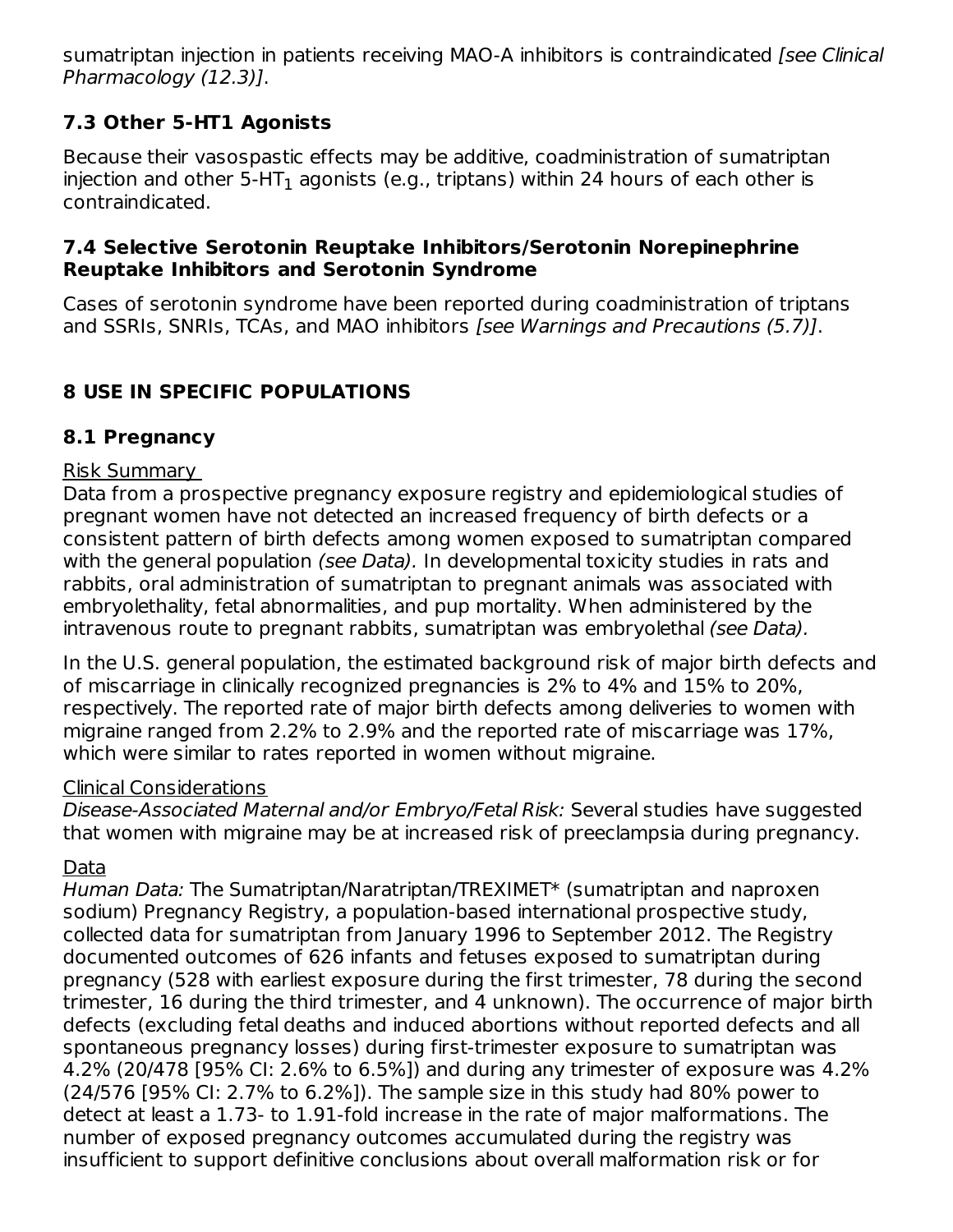making comparisons of the frequencies of specific birth defects. Of the 20 infants with reported birth defects after exposure to sumatriptan in the first trimester, 4 infants had ventricular septal defects, including one infant who was exposed to both sumatriptan and naratriptan, and 3 infants had pyloric stenosis. No other birth defect was reported for more than 2 infants in this group.

In a study using data from the Swedish Medical Birth Register, live births to women who reported using triptans or ergots during pregnancy were compared with those of women who did not. Of the 2,257 births with first-trimester exposure to sumatriptan, 107 infants were born with malformations (relative risk 0.99 [95% CI: 0.91 to 1.21]). A study using linked data from the Medical Birth Registry of Norway to the Norwegian Prescription Database compared pregnancy outcomes in women who redeemed prescriptions for triptans during pregnancy, as well as a migraine disease comparison group who redeemed prescriptions for sumatriptan before pregnancy only, compared with a population control group. Of the 415 women who redeemed prescriptions for sumatriptan during the first trimester, 15 had infants with major congenital malformations (OR 1.16 [95% CI: 0.69 to 1.94]) while for the 364 women who redeemed prescriptions for sumatriptan before, but not during, pregnancy, 20 had infants with major congenital malformations (OR 1.83 [95% CI: 1.17 to 2.88]), each compared with the population comparison group. Additional smaller observational studies evaluating use of sumatriptan during pregnancy have not suggested an increased risk of teratogenicity.

Animal Data: Oral administration of sumatriptan to pregnant rats during the period of organogenesis resulted in an increased incidence of fetal blood vessel (cervicothoracic and umbilical) abnormalities. The highest no-effect dose for embryofetal developmental toxicity in rats was 60 mg/kg/day. Oral administration of sumatriptan to pregnant rabbits during the period of organogenesis resulted in increased incidences of embryolethality and fetal cervicothoracic vascular and skeletal abnormalities. Intravenous administration of sumatriptan to pregnant rabbits during the period of organogenesis resulted in an increased incidence of embryolethality. The highest oral and intravenous no-effect doses for developmental toxicity in rabbits were 15 and 0.75 mg/kg/day, respectively.

Oral administration of sumatriptan to rats prior to and throughout gestation resulted in embryofetal toxicity (decreased body weight, decreased ossification, increased incidence of skeletal abnormalities). The highest no-effect dose was 50 mg/kg/day. In offspring of pregnant rats treated orally with sumatriptan during organogenesis, there was a decrease in pup survival. The highest no-effect dose for this effect was 60 mg/kg/day. Oral treatment of pregnant rats with sumatriptan during the latter part of gestation and throughout lactation resulted in a decrease in pup survival. The highest no-effect dose for this finding was 100 mg/kg/day.

## **8.2 Lactation**

## Risk Summary

Sumatriptan is excreted in human milk following subcutaneous administration (see Data). There are no data on the effects of sumatriptan on the breastfed infant or the effects of sumatriptan on milk production.

The developmental and health benefits of breastfeeding should be considered along with the mother's clinical need for sumatriptan injection and any potential adverse effects on the breastfed infant from sumatriptan or from the underlying maternal condition.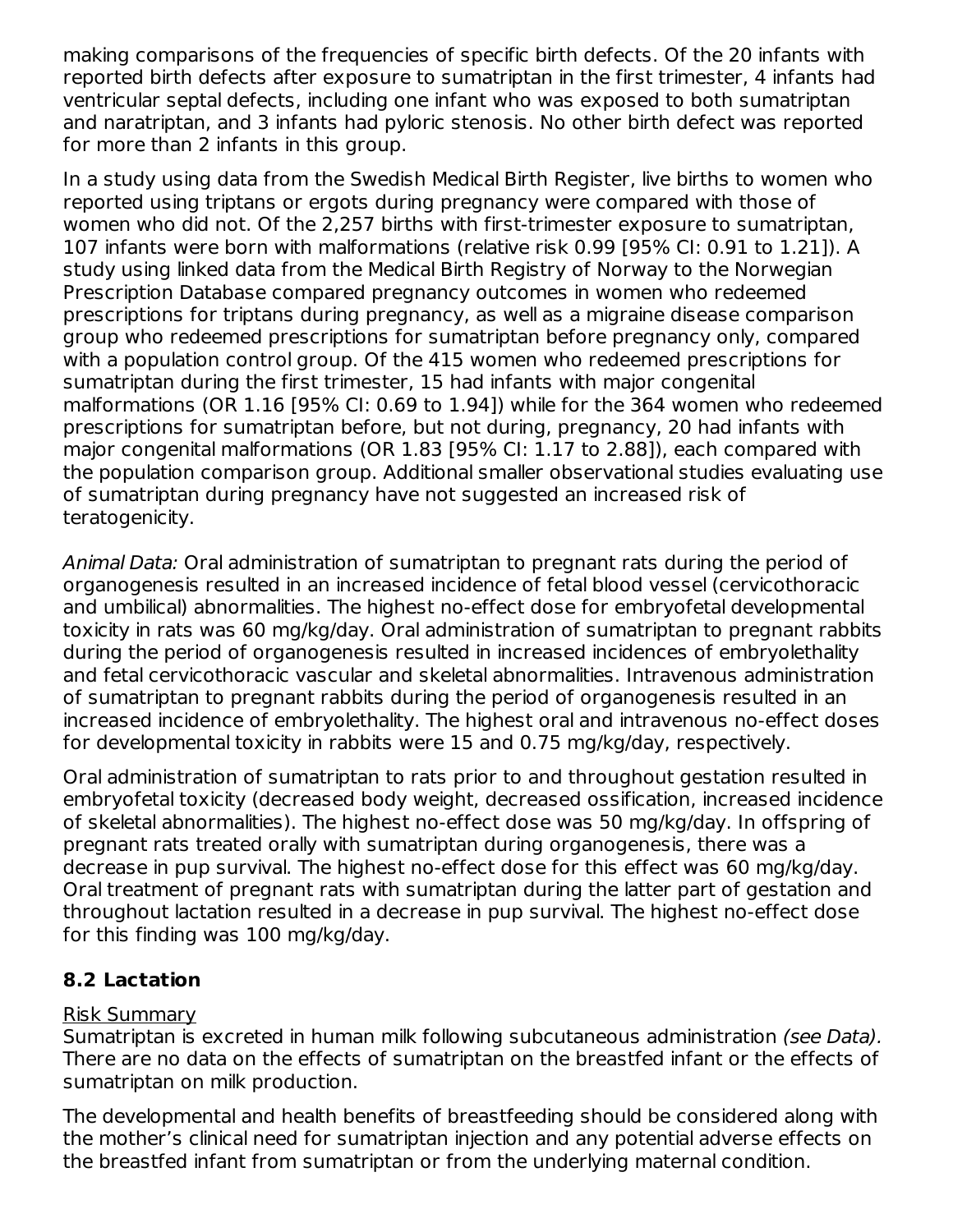## Clinical Considerations

Infant exposure to sumatriptan can be minimized by avoiding breastfeeding for 12 hours after treatment with sumatriptan injection.

Data

Following subcutaneous administration of a 6 mg dose of sumatriptan injection in 5 lactating volunteers, sumatriptan was present in milk.

## **8.4 Pediatric Use**

Safety and effectiveness in pediatric patients have not been established. Sumatriptan injection is not recommended for use in patients younger than 18 years of age.

Two controlled clinical trials evaluated sumatriptan nasal spray (5 mg to 20 mg) in 1,248 pediatric migraineurs aged 12 to 17 years who treated a single attack. The trials did not establish the efficacy of sumatriptan nasal spray compared with placebo in the treatment of migraine in pediatric patients. Adverse reactions observed in these clinical trials were similar in nature to those reported in clinical trials in adults.

Five controlled clinical trials (2 single-attack trials, 3 multiple-attack trials) evaluating oral sumatriptan (25 mg to 100 mg) in pediatric patients aged 12 to 17 years enrolled a total of 701 pediatric migraineurs. These trials did not establish the efficacy of oral sumatriptan compared with placebo in the treatment of migraine in pediatric patients. Adverse reactions observed in these clinical trials were similar in nature to those reported in clinical trials in adults. The frequency of all adverse reactions in these patients appeared to be both dose- and age-dependent, with younger patients reporting reactions more commonly than older pediatric patients.

Postmarketing experience documents that serious adverse reactions have occurred in the pediatric population after use of subcutaneous, oral, and/or intranasal sumatriptan. These reports include reactions similar in nature to those reported rarely in adults, including stroke, visual loss, and death. A myocardial infarction has been reported in a 14-year-old male following the use of oral sumatriptan; clinical signs occurred within 1 day of drug administration. Clinical data to determine the frequency of serious adverse reactions in pediatric patients who might receive subcutaneous, oral, or intranasal sumatriptan are not presently available.

# **8.5 Geriatric Use**

Clinical trials of sumatriptan injection did not include sufficient numbers of patients aged 65 years and older to determine whether they respond differently from younger patients. Other reported clinical experience has not identified differences in responses between the elderly and younger patients. In general, dose selection for an elderly patient should be cautious, usually starting at the low end of the dosing range, reflecting the greater frequency of decreased hepatic, renal, or cardiac function and of concomitant disease or other drug therapy.

A cardiovascular evaluation is recommended for geriatric patients who have other cardiovascular risk factors (e.g., diabetes, hypertension, smoking, obesity, strong family history of CAD) prior to receiving sumatriptan injection [see Warnings and Precautions  $(5.1)$ .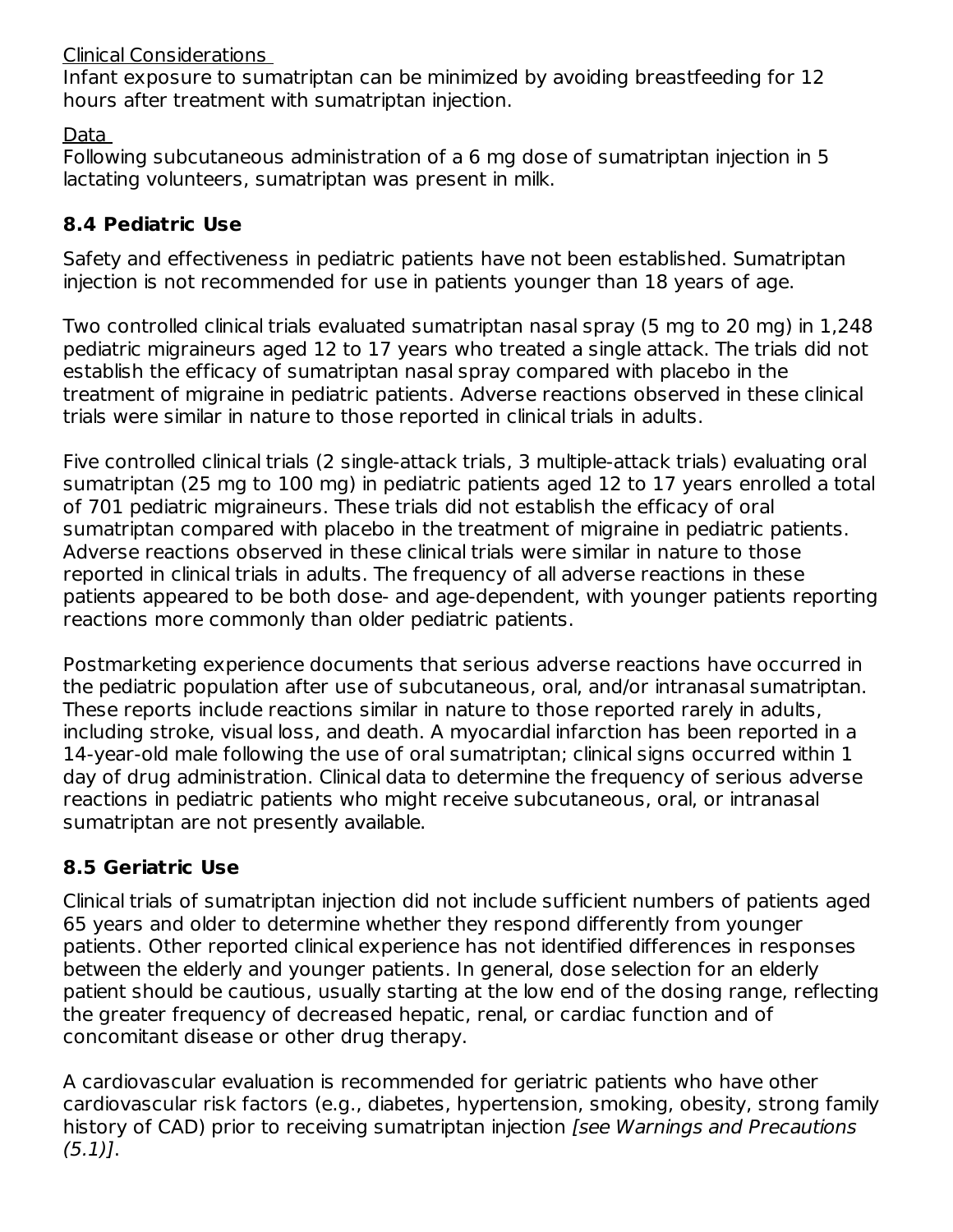## **10 OVERDOSAGE**

Coronary vasospasm was observed after intravenous administration of sumatriptan injection [see Contraindications (4)]. Overdoses would be expected from animal data (dogs at 0.1 g/kg, rats at 2 g/kg) to possibly cause convulsions, tremor, inactivity, erythema of the extremities, reduced respiratory rate, cyanosis, ataxia, mydriasis, injection site reactions (desquamation, hair loss, and scab formation), and paralysis.

The elimination half-life of sumatriptan is about 2 hours [see Clinical Pharmacology (12.3)]; therefore, monitoring of patients after overdose with sumatriptan injection should continue for at least 10 hours or while symptoms or signs persist.

It is unknown what effect hemodialysis or peritoneal dialysis has on the serum concentrations of sumatriptan.

## **11 DESCRIPTION**

Sumatriptan injection, USP contains sumatriptan succinate, a selective 5-HT $_{\rm 1B/1D}$ receptor agonist. Sumatriptan succinate is chemically designated as 3-[2- (dimethylamino)ethyl]-N-methyl-indole-5-methanesulfonamide succinate (1:1), and it has the following structure:



The molecular formula is  $\mathsf{C}_{14}\mathsf{H}_{21}\mathsf{N}_3\mathsf{O}_2\mathsf{S}\bullet \mathsf{C}_4\mathsf{H}_6\mathsf{O}_4$ , representing a molecular weight of 413.5. Sumatriptan succinate, USP is a white to off-white powder that is readily soluble in water and in saline.

Sumatriptan injection, USP is a clear, colorless to pale yellow, sterile, nonpyrogenic solution for subcutaneous injection. Each 0.5 mL of sumatriptan injection, USP 12 mg/mL solution contains 8.4 mg of sumatriptan succinate, USP equivalent to 6 mg of sumatriptan and 3.5 mg of sodium chloride, USP in Water for Injection, USP. The pH range of solution is approximately 4.2 to 5.3. The osmolality of injection is 291 mOsmol.

## **12 CLINICAL PHARMACOLOGY**

## **12.1 Mechanism of Action**

Sumatriptan binds with high affinity to human cloned 5-HT $_{\rm 1B/1D}$  receptors. Sumatriptan presumably exerts its therapeutic effects in the treatment of migraine and cluster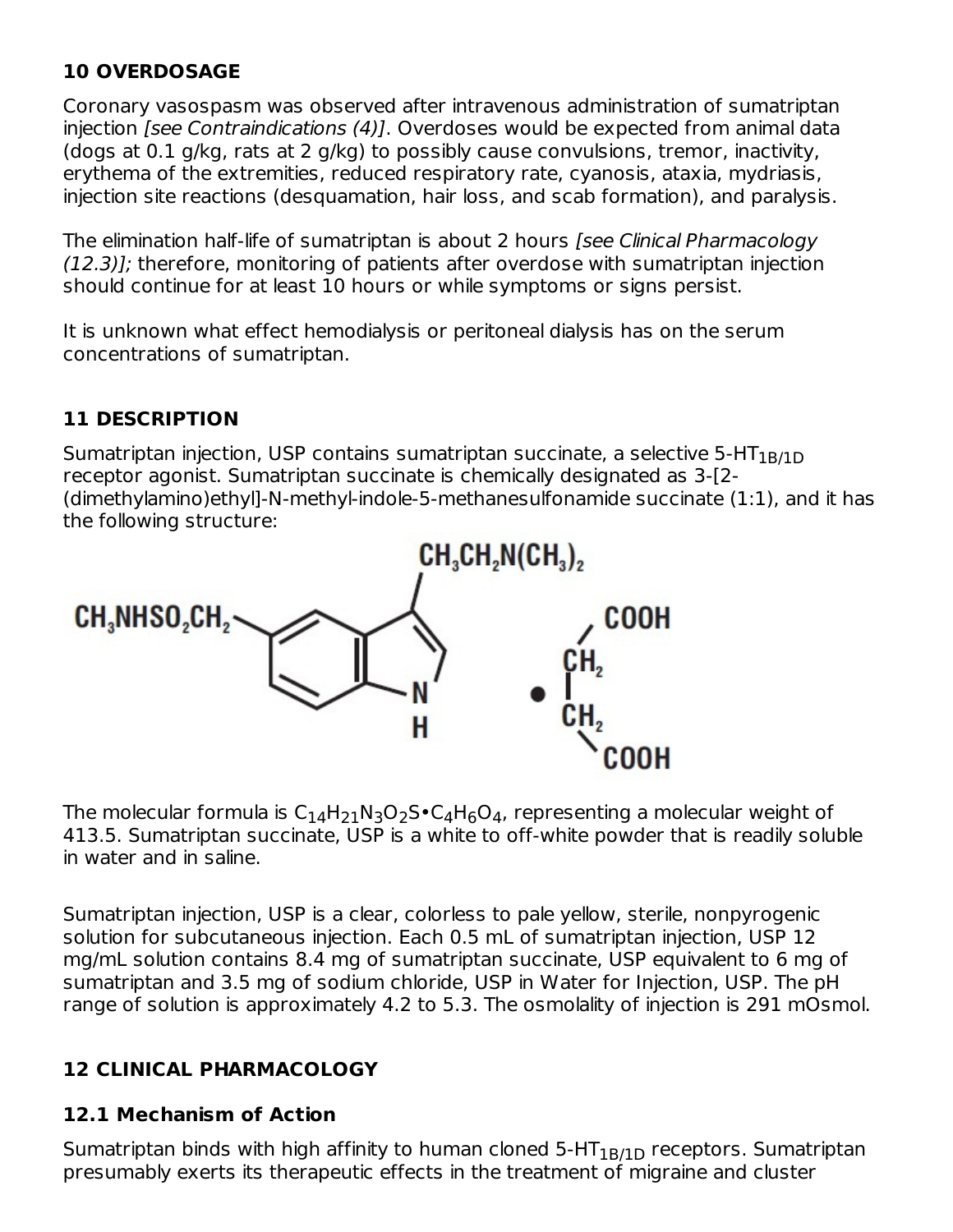headaches through agonist effects at the 5-HT $_{\rm 1B/1D}$  receptors on intracranial blood vessels and sensory nerves of the trigeminal system, which result in cranial vessel constriction and inhibition of pro-inflammatory neuropeptide release.

## **12.2 Pharmacodynamics**

## Blood Pressure

Significant elevation in blood pressure, including hypertensive crisis, has been reported in patients with and without a history of hypertension *[see Warnings and Precautions*  $(5.8)$ ].

## Peripheral (Small) Arteries

In healthy volunteers ( $N = 18$ ), a trial evaluating the effects of sumatriptan on peripheral (small vessel) arterial reactivity failed to detect a clinically significant increase in peripheral resistance.

## Heart Rate

Transient increases in blood pressure observed in some patients in clinical trials carried out during sumatriptan's development as a treatment for migraine were not accompanied by any clinically significant changes in heart rate.

## **12.3 Pharmacokinetics**

## **Absorption**

The bioavailability of sumatriptan via subcutaneous site injection to 18 healthy male subjects was  $97\% \pm 16\%$  of that obtained following intravenous injection.

After a single 6 mg subcutaneous manual injection into the deltoid area of the arm in 18 healthy males (age:  $24 \pm 6$  years, weight: 70 kg), the maximum serum concentration (C<sub>max</sub>) of sumatriptan was (mean  $\pm$  standard deviation) 74  $\pm$  15 ng/mL and the time to peak concentration (T<sub>max</sub>) was 12 minutes after injection (range: 5 to 20 minutes). In this trial, the same dose injected subcutaneously in the thigh gave a C $_{\sf max}$  of 61  $\pm$  15 ng/mL by manual injection versus 52  $\pm$  15 ng/mL by autoinjector techniques. The T $_{\sf max}$ or amount absorbed was not significantly altered by either the site or technique of injection.

## **Distribution**

Protein binding, determined by equilibrium dialysis over the concentration range of 10 to 1,000 ng/mL is low, approximately 14% to 21%. The effect of sumatriptan on the protein binding of other drugs has not been evaluated.

Following a 6 mg subcutaneous injection into the deltoid area of the arm in 9 males (mean age: 33 years, mean weight: 77 kg) the volume of distribution central compartment of sumatriptan was 50  $\pm$  8 liters and the distribution half-life was 15  $\pm$  2 minutes.

## Metabolism

In vitro studies with human microsomes suggest that sumatriptan is metabolized by MAO, predominantly the A isoenzyme. Most of a radiolabeled dose of sumatriptan excreted in the urine is the major metabolite indole acetic acid (IAA) or the IAA glucuronide, both of which are inactive.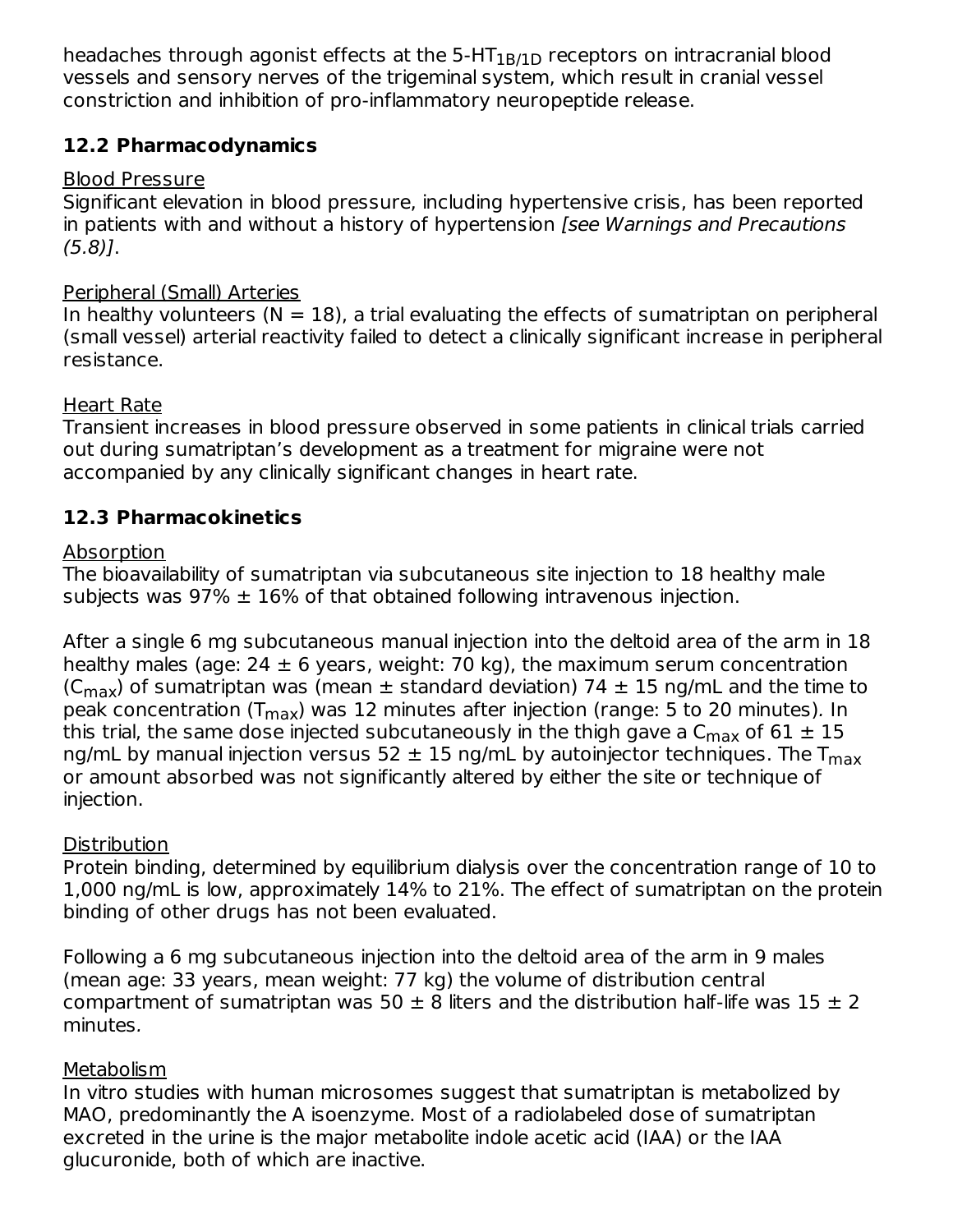#### **Elimination**

After a single 6 mg subcutaneous dose, 22%  $\pm$  4% was excreted in the urine as unchanged sumatriptan and 38%  $\pm$  7% as the IAA metabolite.

Following a 6 mg subcutaneous injection into the deltoid area of the arm, the systemic clearance of sumatriptan was  $1,194 \pm 149$  mL/min and the terminal half-life was  $115 \pm 1$ 19 minutes.

#### Specific Populations

Age: The pharmacokinetics of sumatriptan in the elderly (mean age: 72 years, 2 males and 4 females) and in subjects with migraine (mean age: 38 years, 25 males and 155 females) were similar to that in healthy male subjects (mean age: 30 years).

Patients with Hepatic Impairment: The effect of mild to moderate hepatic disease on the pharmacokinetics of subcutaneously administered sumatriptan has been evaluated. There were no significant differences in the pharmacokinetics of subcutaneously administered sumatriptan in moderately hepatically impaired subjects compared with healthy controls. The pharmacokinetics of subcutaneously administered sumatriptan in patients with severe hepatic impairment has not been studied. The use of sumatriptan injection in this population is contraindicated [see Contraindications (4)].

*Racial Groups:* The systemic clearance and C<sub>max</sub> of subcutaneous sumatriptan were similar in black ( $n = 34$ ) and Caucasian ( $n = 38$ ) healthy male subjects.

#### Drug Interaction Studies

Monoamine Oxidase-A Inhibitors: In a trial of 14 healthy females, pretreatment with an MAO-A inhibitor decreased the clearance of subcutaneous sumatriptan, resulting in a 2 fold increase in the area under the sumatriptan plasma concentration-time curve (AUC), corresponding to a 40% increase in elimination half-life.

# **13 NONCLINICAL TOXICOLOGY**

## **13.1 Carcinogenesis, Mutagenesis, Impairment of Fertility**

#### Carcinogenesis

In carcinogenicity studies in mouse and rat, sumatriptan was administered orally for 78 weeks and 104 weeks, respectively, at doses up to 160 mg/kg/day (the high dose in rat was reduced from 360 mg/kg/day during Week 21). The highest dose to mice and rats was approximately 130 and 260 times the single MRHD of 6 mg administered subcutaneously on a mg/m2 basis. There was no evidence in either species of an increase in tumors related to sumatriptan administration.

#### **Mutagenesis**

Sumatriptan was negative in in vitro (bacterial reverse mutation [Ames], gene cell mutation in Chinese hamster V79/HGPRT, chromosomal aberration in human lymphocytes) and in vivo (rat micronucleus) assays.

#### Impairment of Fertility

When sumatriptan (5, 50, 500 mg/kg/day) was administered orally to male and female rats prior to and throughout the mating period, there was a treatment-related decrease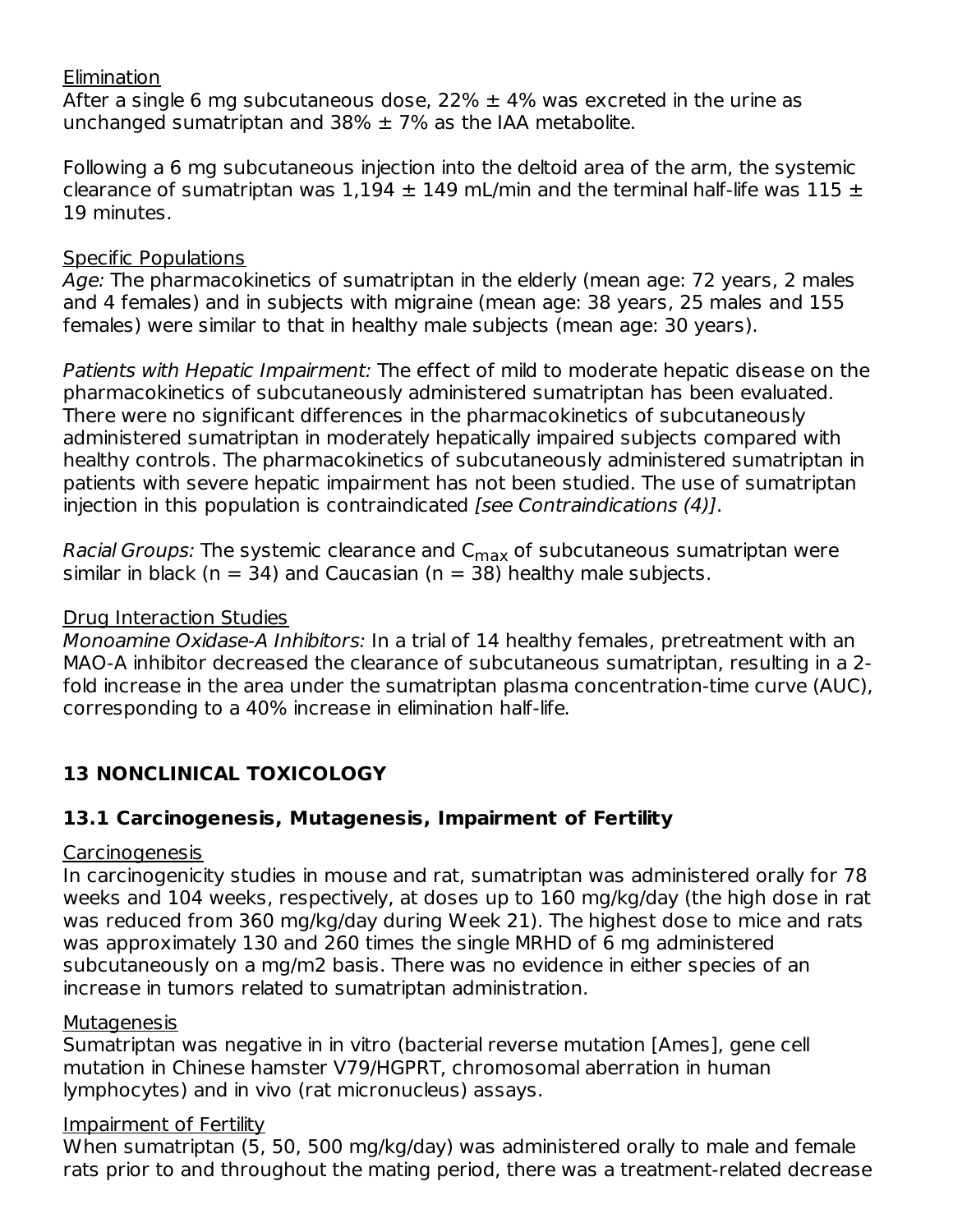in fertility secondary to a decrease in mating in animals treated with doses greater than 5 mg/kg/day. It is not clear whether this finding was due to an effect on males or females or both.

When sumatriptan was administered by subcutaneous injection to male and female rats prior to and throughout the mating period, there was no evidence of impaired fertility at doses up to 60 mg/kg/day.

## **13.2 Animal Toxicology and/or Pharmacology**

## Corneal Opacities

Dogs receiving oral sumatriptan developed corneal opacities and defects in the corneal epithelium. Corneal opacities were seen at the lowest dose tested, 2 mg/kg/day, and were present after 1 month of treatment. Defects in the corneal epithelium were noted in a 60-week study. Earlier examinations for these toxicities were not conducted and noeffect doses were not established; however, the relative plasma exposure at the lowest dose tested was approximately 3 times the human exposure after a 6 mg subcutaneous dose.

## **14 CLINICAL STUDIES**

## **14.1 Migraine**

In controlled clinical trials enrolling more than 1,000 patients during migraine attacks who were experiencing moderate or severe pain and 1 or more of the symptoms enumerated in Table 3, onset of relief began as early as 10 minutes following a 6 mg sumatriptan injection. Lower doses of sumatriptan injection may also prove effective, although the proportion of patients obtaining adequate relief was decreased and the latency to that relief is greater with lower doses.

In Study 1, 6 different doses of sumatriptan injection ( $n = 30$  each group) were compared with placebo ( $n = 62$ ) in a single-attack, parallel-group design; the doseresponse relationship was found to be as shown in Table 2.

| <b>Dose of</b>                              |                | Percent Patients with Relief* |           |            |                                                     |  |  |
|---------------------------------------------|----------------|-------------------------------|-----------|------------|-----------------------------------------------------|--|--|
| <b>Sumatriptanat 10</b><br><b>Injection</b> | <b>Minutes</b> | at 30<br><b>Minutes</b>       | at 1 Hour | at 2 Hours | <b>Adverse</b><br><b>Reactions</b><br>Incidence (%) |  |  |
| Placebo                                     |                | 15                            | 24        |            | 55                                                  |  |  |
| $ 1 \text{ mg} $                            | 10             | 40                            | 43        | 40         | 63                                                  |  |  |
| 2 <sub>mg</sub>                             |                | 23                            |           | 43         | 63                                                  |  |  |
| 3 <sub>mg</sub>                             |                | <b>47</b>                     |           | 60         |                                                     |  |  |
| 4 <sub>mg</sub>                             | 13             | 37                            | 50        |            | 80                                                  |  |  |
| 6 <sub>mg</sub>                             | 10             | 63                            | 73        |            | 83                                                  |  |  |
| 8 <sub>mg</sub>                             | 23             | 57                            | 8C        | 83         | 93                                                  |  |  |

## **Table 2. Proportion of Patients with Migraine Relief and Incidence of Adverse Reactions by Time and by Dose of Sumatriptan Injection in Study 1**

 $\ast$  Relief is defined as the reduction of moderate or severe pain to no or mild pain after dosing without use of rescue medication.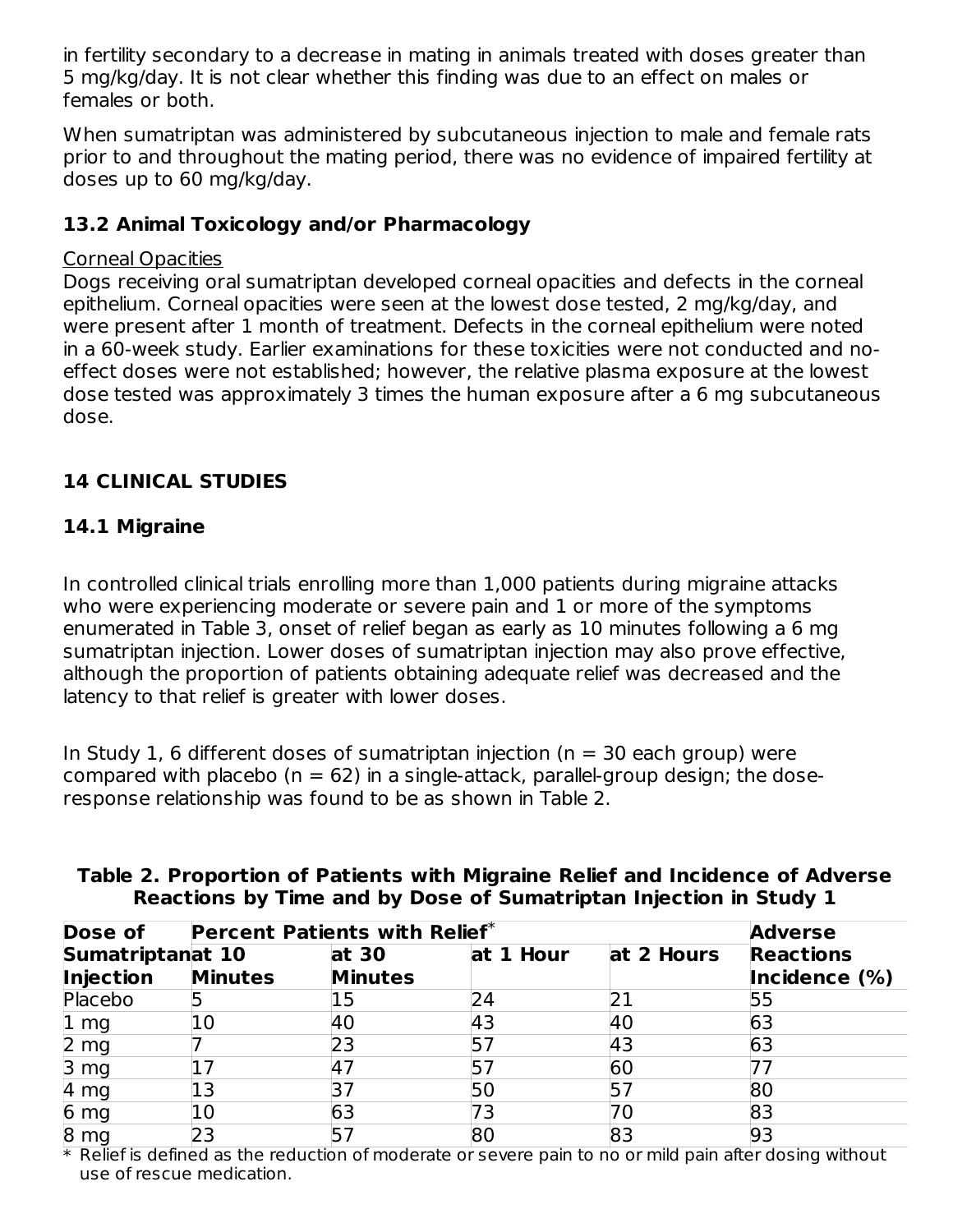In 2 randomized, placebo-controlled clinical trials of sumatriptan injection 6 mg in 1,104 patients with moderate or severe migraine pain (Studies 2 and 3), the onset of relief was less than 10 minutes. Headache relief, as defined by a reduction in pain from severe or moderately severe to mild or no headache, was achieved in 70% of the patients within 1 hour of a single 6 mg subcutaneous dose of sumatriptan injection. Approximately 82% and 65% of patients treated with sumatriptan injection 6 mg had headache relief and were pain free within 2 hours, respectively.

Table 3 shows the 1- and 2-hour efficacy results for sumatriptan injection 6 mg in Studies 2 and 3.

|                                                                | <b>Study 2</b> |                                  | <b>Study 3</b> |                                    |
|----------------------------------------------------------------|----------------|----------------------------------|----------------|------------------------------------|
|                                                                |                | Placebo Sumatriptan              |                | Placebo Sumatriptan 6              |
| 1-Hour Data                                                    | $(n =$         | 6 <sub>mg</sub>                  | $(n =$         | mg                                 |
|                                                                | 190)           | $(n = 384)$                      | 180)           | $(n = 350)$                        |
| Patients with pain relief (Grade<br>0/1)                       | 18%            | $70\%$ *                         | 26%            | $70\%$ <sup>*</sup>                |
| Patients with no pain                                          | 5%             | $48\%$                           | 13%            | $49\%^{*}$                         |
| Patients without nausea                                        | 48%            | $73%$ <sup>*</sup>               | 50%            | $73%$ <sup>*</sup>                 |
| Patients without photophobia                                   | 23%            | $56\overline{\%}$                | 25%            | 58%*                               |
| Patients with little or no clinical<br>disability $\S$         | 34%            | $76\%$ <sup>*</sup>              | 34%            | $76\%$ <sup>*</sup>                |
|                                                                | <b>Study 2</b> |                                  | <b>Study 3</b> |                                    |
| 2-Hour Data                                                    |                | Placebo <sup>†</sup> Sumatriptan |                | Placebo <sup>†</sup> Sumatriptan 6 |
|                                                                |                | $6 \text{ mg}^{\ddagger}$        |                | mg <sup>‡</sup>                    |
| Patients with pain relief (Grade<br>0/1)                       | 31%            | $81\%$                           | 39%            | $82\%$ <sup>*</sup>                |
| Patients with no pain                                          | 11%            | $63%$ *                          | 19%            | $65%$ *                            |
| Patients without nausea                                        | 56%            | $82%$ *                          | 63%            | $81\%$ <sup>*</sup>                |
| Patients without photophobia                                   | 31%            | $72\%$ <sup>*</sup>              | 35%            | $71\%$ <sup>*</sup>                |
| Patients with little or no clinical<br>disability <sup>§</sup> | 42%            | $85%$ *                          | 49%            | $84\%$ *                           |

#### **Table 3. Proportion of Patients with Pain Relief and Relief of Migraine Symptoms after 1 and 2 Hours of Treatment in Studies 2 and 3**

\* P<0.05 versus placebo.

† Includes patients that may have received an additional placebo injection 1 hour after the initial injection.

‡ Includes patients that may have received an additional 6 mg of sumatriptan injection 1 hour after the initial injection.

§ A successful outcome in terms of clinical disability was defined prospectively as ability to work mildly impaired or ability to work and function normally.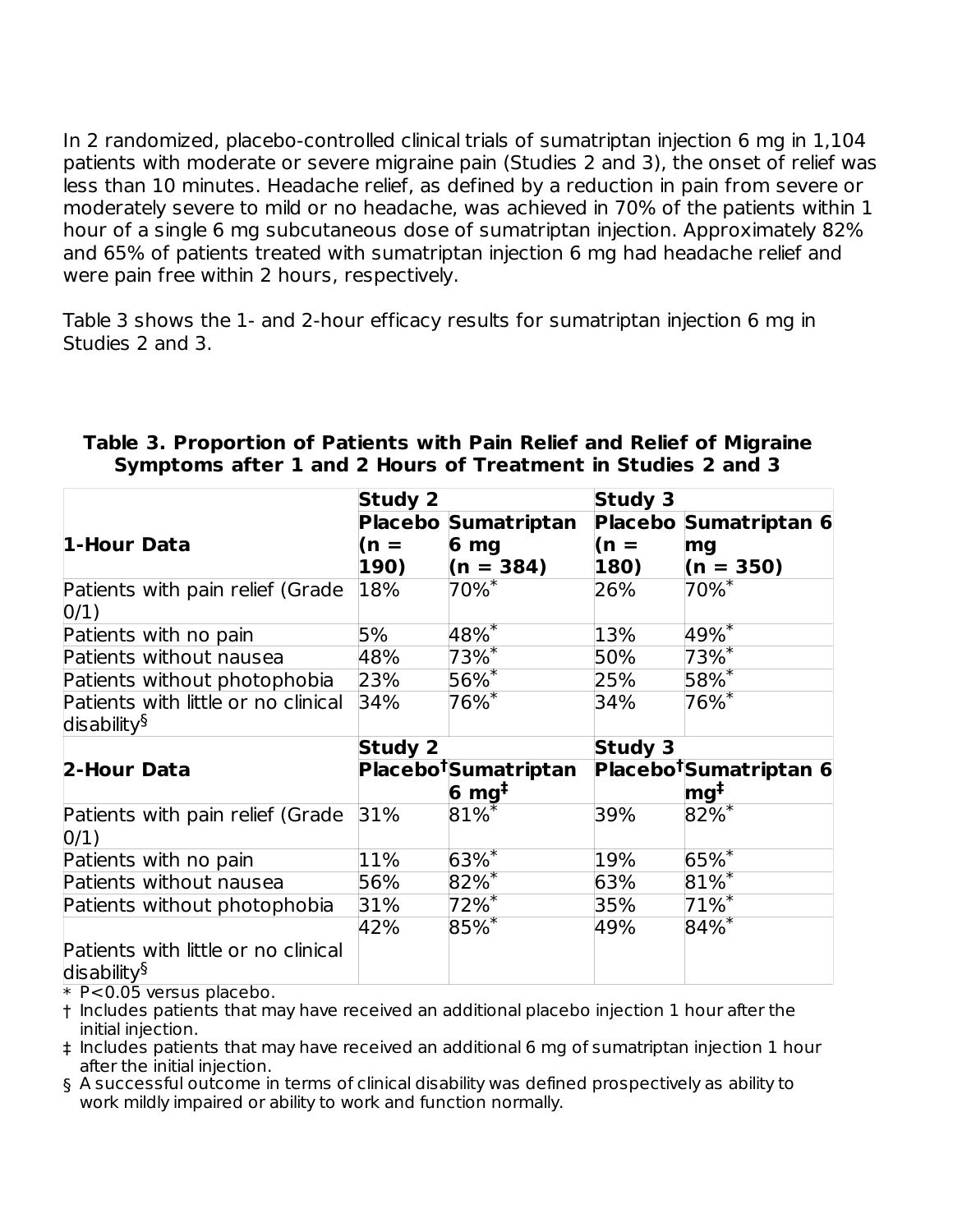Sumatriptan injection also relieved photophobia, phonophobia (sound sensitivity), nausea, and vomiting associated with migraine attacks. Similar efficacy was seen when patients self-administered sumatriptan injection using the sumatriptan injection autoinjector.

The efficacy of sumatriptan injection was unaffected by whether or not the migraine was associated with aura, duration of attack, gender or age of the patient, or concomitant use of common migraine prophylactic drugs (e.g., beta-blockers).

## **14.2 Cluster Headache**

The efficacy of sumatriptan injection in the acute treatment of cluster headache was demonstrated in 2 randomized, double-blind, placebo-controlled, 2-period crossover trials (Studies 4 and 5). Patients aged 21 to 65 years were enrolled and were instructed to treat a moderate to very severe headache within 10 minutes of onset. Headache relief was defined as a reduction in headache severity to mild or no pain. In both trials, the proportion of individuals gaining relief at 10 or 15 minutes was significantly greater among patients receiving 6 mg of sumatriptan injection compared with those who received placebo (see Table 4).

#### **Table 4. Proportion of Patients with Cluster Headache Relief by Time in Studies 4 and 5**

|                                             | Study 4    |                    | Study 5    |                    |
|---------------------------------------------|------------|--------------------|------------|--------------------|
|                                             |            | Sumatriptan        |            | Sumatriptan        |
|                                             | Placebo    | 6 <sub>mg</sub>    | Placebo    | 6 <sub>mg</sub>    |
|                                             | $(n = 39)$ | $(n = 39)$         | $(n = 88)$ | $(n = 92)$         |
|                                             |            |                    |            |                    |
| Patients with pain relief                   |            |                    |            |                    |
| (no/mild)                                   |            |                    |            |                    |
| 5 Minutes post-injection 8%                 |            | 21%                | 7%         | $23%$ <sup>*</sup> |
| 10 Minutes post-                            | 10%        | $49%$ <sup>*</sup> | 25%        | 49%                |
| injection                                   |            |                    |            |                    |
| 15 Minutes post-                            | 26%        | $74%$ <sup>*</sup> | 35%        | 75%                |
| injection                                   |            |                    |            |                    |
| $\cdots$ $\sim$ $\sim$ $\sim$ $\sim$ $\sim$ |            |                    |            |                    |

\* P<0.05.

n = Number of headaches treated

An estimate of the cumulative probability of a patient with a cluster headache obtaining relief after being treated with either sumatriptan injection or placebo is presented in Figure 1.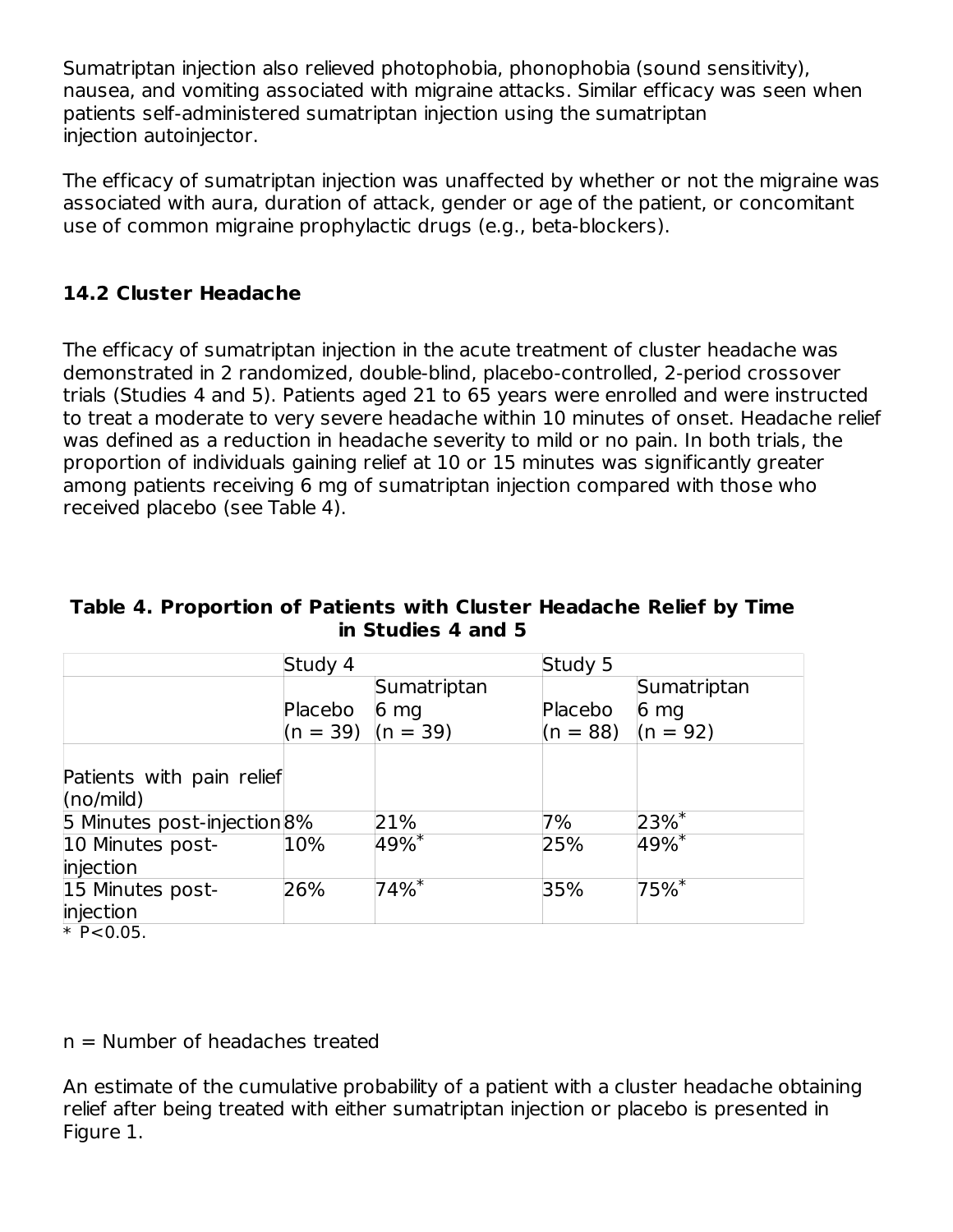

Figure 1. Time to Relief of Cluster Headache from Time of Injection<sup>®</sup>

a The figure uses Kaplan-Meier (product limit) Survivorship Plot. Patients taking rescue medication were censored at 15 minutes.

The plot was constructed with data from patients who either experienced relief or did not require (request) rescue medication within a period of 2 hours following treatment. As a consequence, the data in the plot are derived from only a subset of the 258 headaches treated (rescue medication was required in 52 of the 127 placebo-treated headaches and 18 of the 131 headaches treated with sumatriptan injection).

Other data suggest that treatment with sumatriptan injection is not associated with an increase in early recurrence of headache and has little effect on the incidence of lateroccurring headaches (i.e., those occurring after 2, but before 18 or 24 hours).

## **16 HOW SUPPLIED/STORAGE AND HANDLING**

Sumatriptan injection, USP, 6 mg/0.5 mL contains sumatriptan 6 mg (base) as the succinate salt and is supplied as a clear, colorless to pale yellow, sterile, nonpyrogenic solution as follows: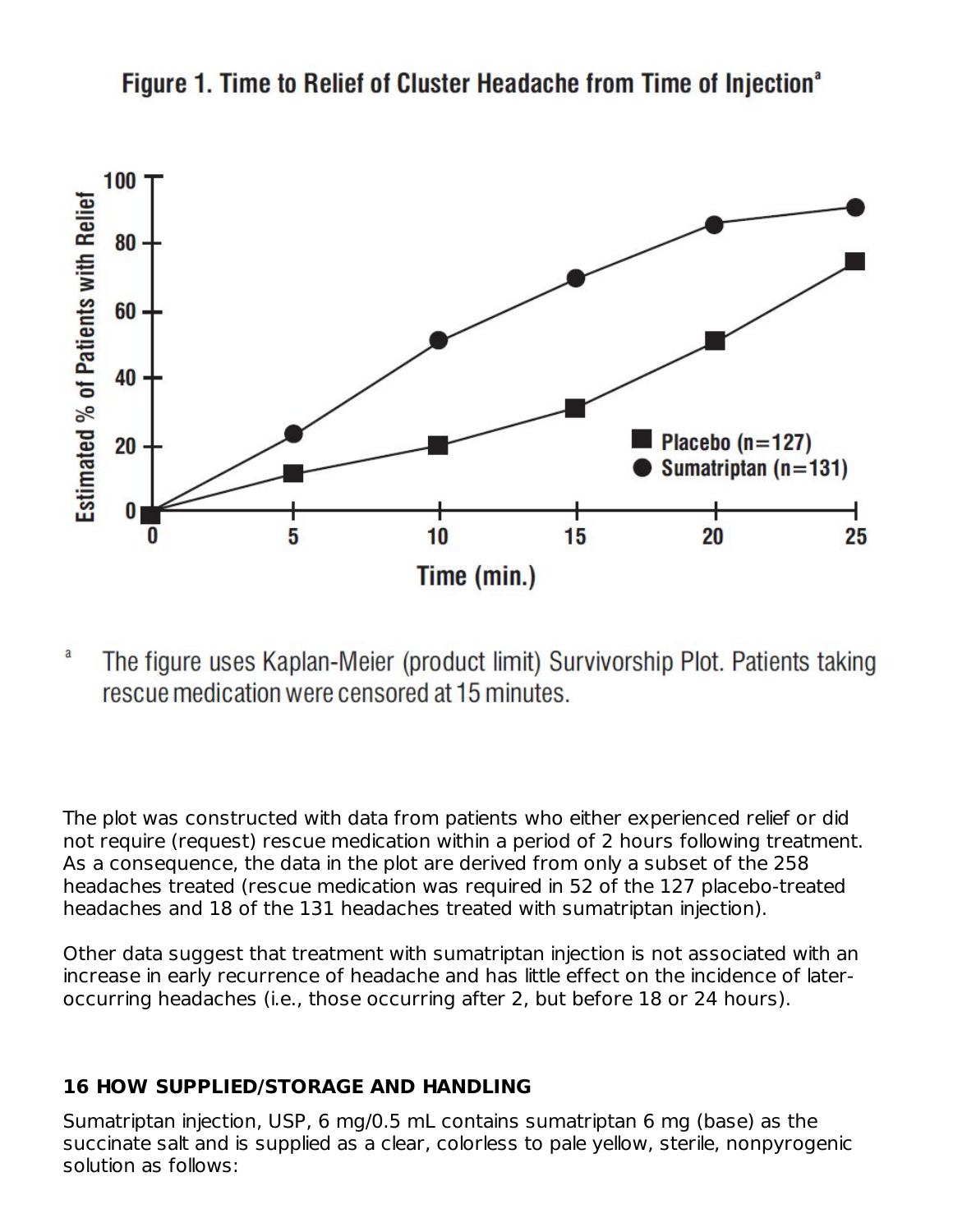The needle shield of the pre-filled syringe contains dry natural rubber (a latex derivative) that has the potential to cause allergic reactions in latex-sensitive individuals.

(NDC 47335-276-40) sumatriptan injection autoinjector with 1 prefilled single-dose syringe and instructions for use.

(NDC 47335-276-41) sumatriptan injection autoinjector with 1 prefilled single-dose syringe, two such autoinjectors and instructions for use are packaged in carton.

## **Store at 20° to 25°C (68° to 77°F); excursions permitted between 15° and 30°C (59° and 86°F) [see USP Controlled Room Temperature].**

Protect from light.

# **17 PATIENT COUNSELING INFORMATION**

Advise the patient to read the FDA-approved patient labeling (Patient Information and Instructions for Use).

Risk of Myocardial Ischemia and/or Infarction, Prinzmetal's Angina, Other Vasospasm-Related Events, Arrhythmias, and Cerebrovascular Events

Inform patients that sumatriptan injection may cause serious cardiovascular side effects such as myocardial infarction or stroke. Although serious cardiovascular events can occur without warning symptoms, patients should be alert for the signs and symptoms of chest pain, shortness of breath, irregular heartbeat, significant rise in blood pressure, weakness, and slurring of speech, and should ask for medical advice if any indicative sign or symptoms are observed. Apprise patients of the importance of this follow-up [see Warnings and Precautions (5.1, 5.2, 5.4, 5.5, 5.8)].

## Hypersensitivity Reactions

Inform patients that anaphylactic reactions have occurred in patients receiving sumatriptan injection. Such reactions can be life-threatening or fatal. In general, anaphylactic reactions to drugs are more likely to occur in individuals with a history of sensitivity to multiple allergens [see Contraindications (4), Warnings and Precautions (5.9)]. Inform latex-sensitive patients that the needle shield of the sumatriptan injection prefilled syringe contains dry natural rubber (a derivative of latex) that may cause allergic reactions in individuals sensitive to latex.

Concomitant Use with Other Triptans or Ergot Medications

Inform patients that use of sumatriptan injection within 24 hours of another triptan or an ergot-type medication (including dihydroergotamine or methysergide) is contraindicated [see Contraindications (4), Drug Interactions (7.1, 7.3)].

## Serotonin Syndrome

Caution patients about the risk of serotonin syndrome with the use of sumatriptan injection or other triptans, particularly during combined use with SSRIs, SNRIs, TCAs, and MAO inhibitors [see Warnings and Precautions (5.7), Drug Interactions (7.4)].

## Medication Overuse Headache

Inform patients that use of acute migraine drugs for 10 or more days per month may lead to an exacerbation of headache and encourage patients to record headache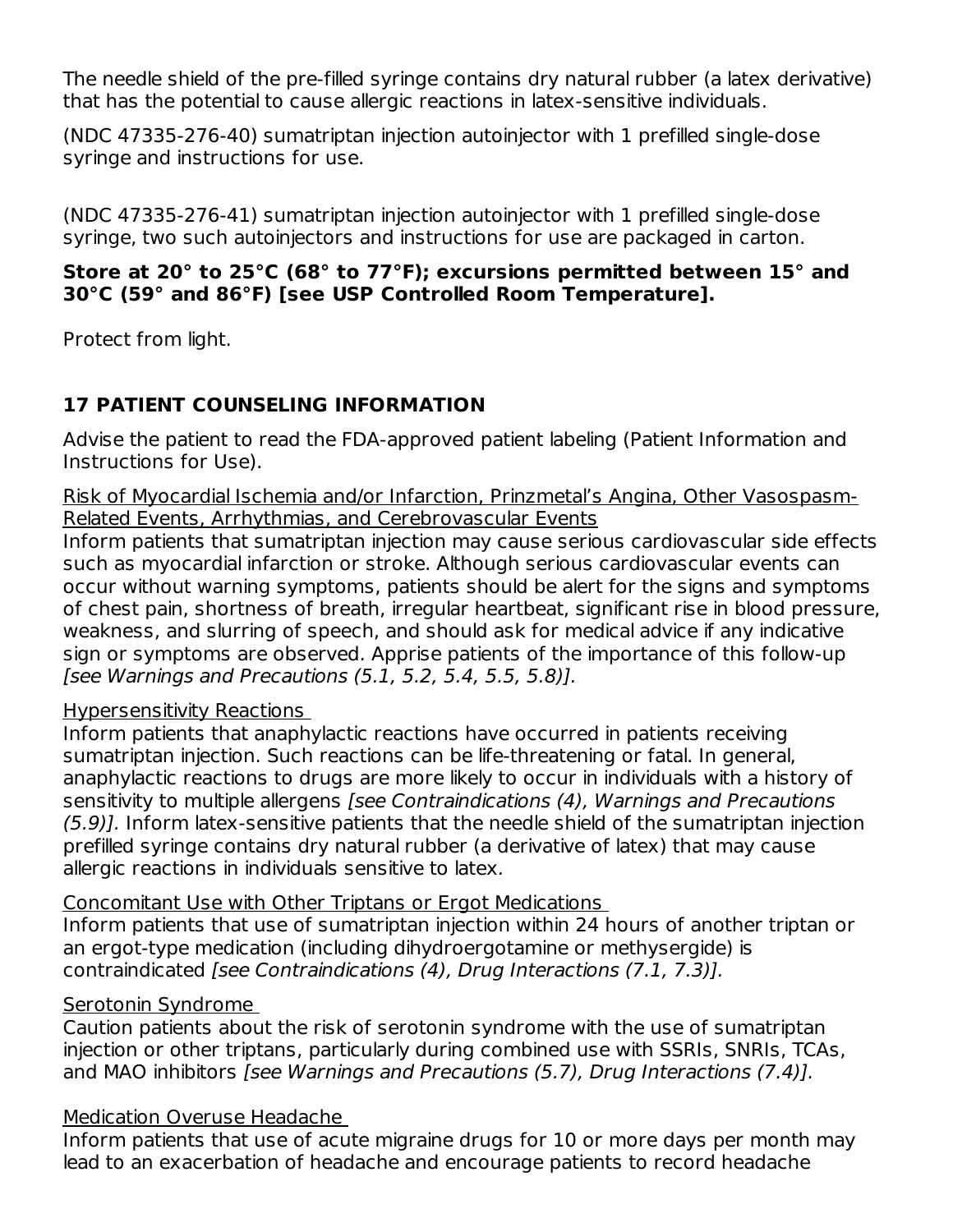frequency and drug use (e.g., by keeping a headache diary) [see Warnings and Precautions (5.6)].

## **Pregnancy**

Advise patients to notify their healthcare provider if they become pregnant during treatment or plan to become pregnant [see Use in Specific Populations (8.1)].

## Lactation

Advise patients to notify their healthcare provider if they are breastfeeding or plan to breastfeed [see Use in Specific Populations (8.2)].

## Ability to Perform Complex Tasks

Treatment with sumatriptan injection may cause somnolence and dizziness; instruct patients to evaluate their ability to perform complex tasks after administration of sumatriptan injection.

## How to Use Sumatriptan Injection

Instruct patients to read the Instructions for Use before starting therapy. Provide patients instruction on the proper use of sumatriptan injection if they are able to selfadminister sumatriptan injection in medically unsupervised situations. Instruct patients on storage and disposal of the autoinjector [see How Supplied/Storage and Handling (16)].

Inform patients that with this autoinjector, the needle penetrates approximately 4 mm to 7 mm. Inform patients that the injection is intended to be given subcutaneously and intramuscular or intravascular delivery should be avoided. Instruct patients to use injection sites with an adequate skin and subcutaneous thickness to accommodate the length of the needle.

## **PATIENT INFORMATION**

## **Sumatriptan Injection, USP**

(sue-muh-TRIP-tan)

**What is the most important information I should know about sumatriptan injection?**

**Sumatriptan injection can cause serious side effects, including:**

## **Heart attack and other heart problems. Heart problems may lead to death.**

## **Stop taking sumatriptan injection and get emergency medical help right away if you have any of the following symptoms of a heart attack:**

- discomfort in the center of your chest that lasts for more than a few minutes, or that goes away and comes back
- severe tightness, pain, pressure, or heaviness in your chest, throat, neck, or jaw
- pain or discomfort in your arms, back, neck, jaw, or stomach
- shortness of breath with or without chest discomfort
- breaking out in a cold sweat
- nausea or vomiting
- feeling lightheaded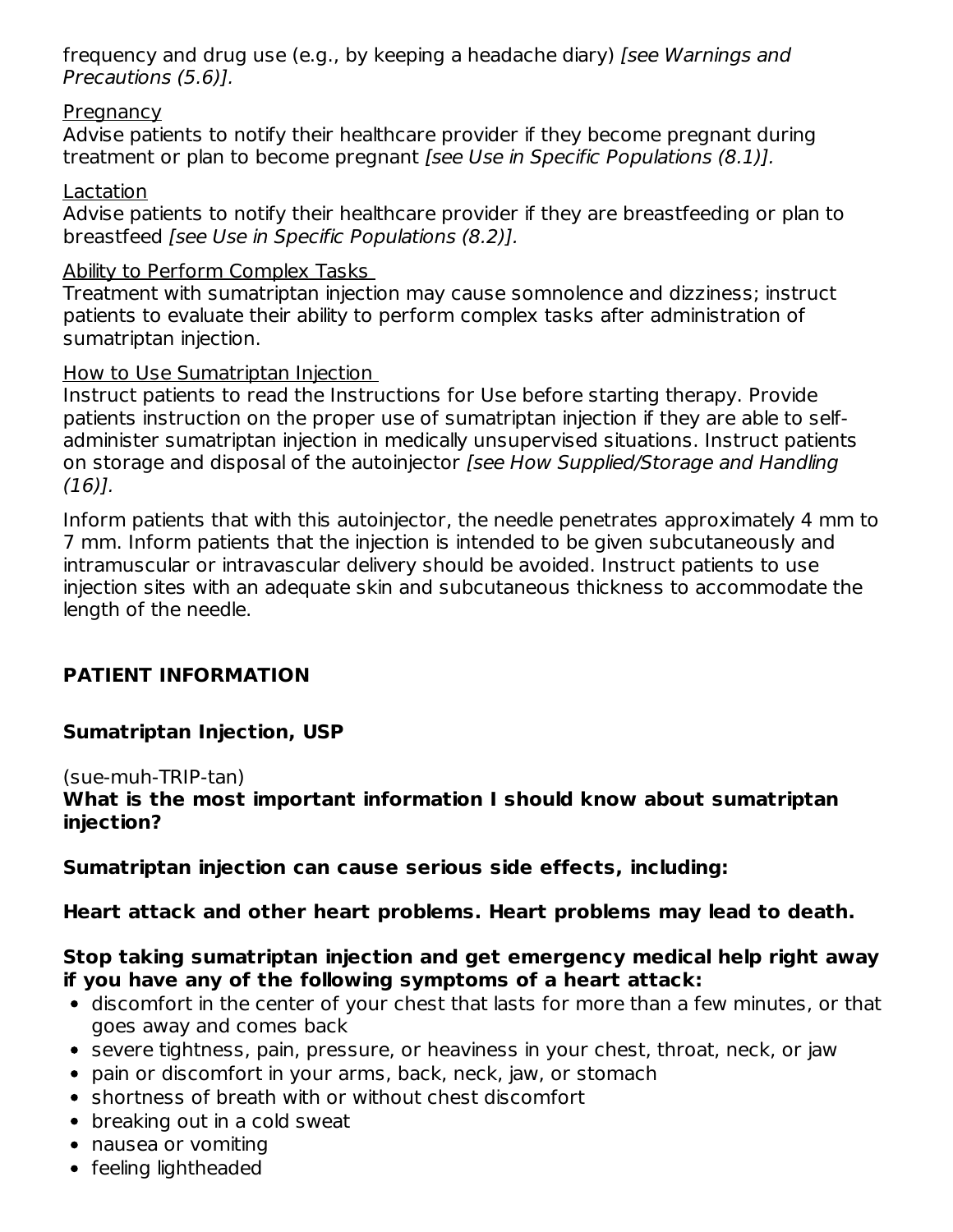Sumatriptan injection is not for people with risk factors for heart disease unless a heart exam is done and shows no problem. You have a higher risk for heart disease if you:

- have high blood pressure
- have high cholesterol levels
- smoke
- are overweight
- have diabetes
- have a family history of heart disease

## **What is sumatriptan injection?**

Sumatriptan injection is a prescription medicine used to treat acute migraine headaches with or without aura and acute cluster headaches in adults who have been diagnosed with migraine or cluster headaches.

Sumatriptan injection is not used to treat other types of headaches such as hemiplegic (that make you unable to move on one side of your body) or basilar (rare form of migraine with aura) migraines.

Sumatriptan injection is not used to prevent or decrease the number of migraine or cluster headaches you have.

It is not known if sumatriptan injection is safe and effective in children under 18 years of age.

## **Do not take sumatriptan injection if you have:**

- heart problems or a history of heart problems.
- narrowing of blood vessels to your legs, arms, stomach, or kidneys (peripheral vascular disease).
- uncontrolled high blood pressure.
- severe liver problems.
- hemiplegic migraines or basilar migraines. If you are not sure if you have these types of migraines, ask your healthcare provider.
- had a stroke, transient ischemic attacks (TIAs), or problems with your blood circulation.
- taken any of the following medicines in the last 24 hours:
	- almotriptan (AXERT $^{\circledR*}$ )
	- eletriptan (RELPAX $^{\circledR*}$ )
	- frovatriptan (FROVA $^{\circledR^{*}}$ )
	- naratriptan (AMERGE<sup>®\*</sup>)
	- rizatriptan (MAXALT®<sup>\*</sup>, MAXALT-MLT®<sup>\*</sup>)
	- sumatriptan and naproxen (TREXIMET $^{\circledR*}$ )
	- ergotamines (CAFERGOT®\*, ERGOMAR®\*, MIGERGOT®\*)  $\mathbb{R}^*$  FRGOMAR $\mathbb{R}^*$  MIGFRGOT $\mathbb{R}^*$
	- dihydroergotamine (D.H.E. 45 $^{\circledR*}$ , MIGRANAL $^{\circledR*}$ )  $\mathbb{R}^*$  MIGRANAI $\mathbb{R}^*$

Ask your healthcare provider if you are not sure if your medicine is listed above.

• an allergy to sumatriptan or any of the ingredients in sumatriptan injection. See the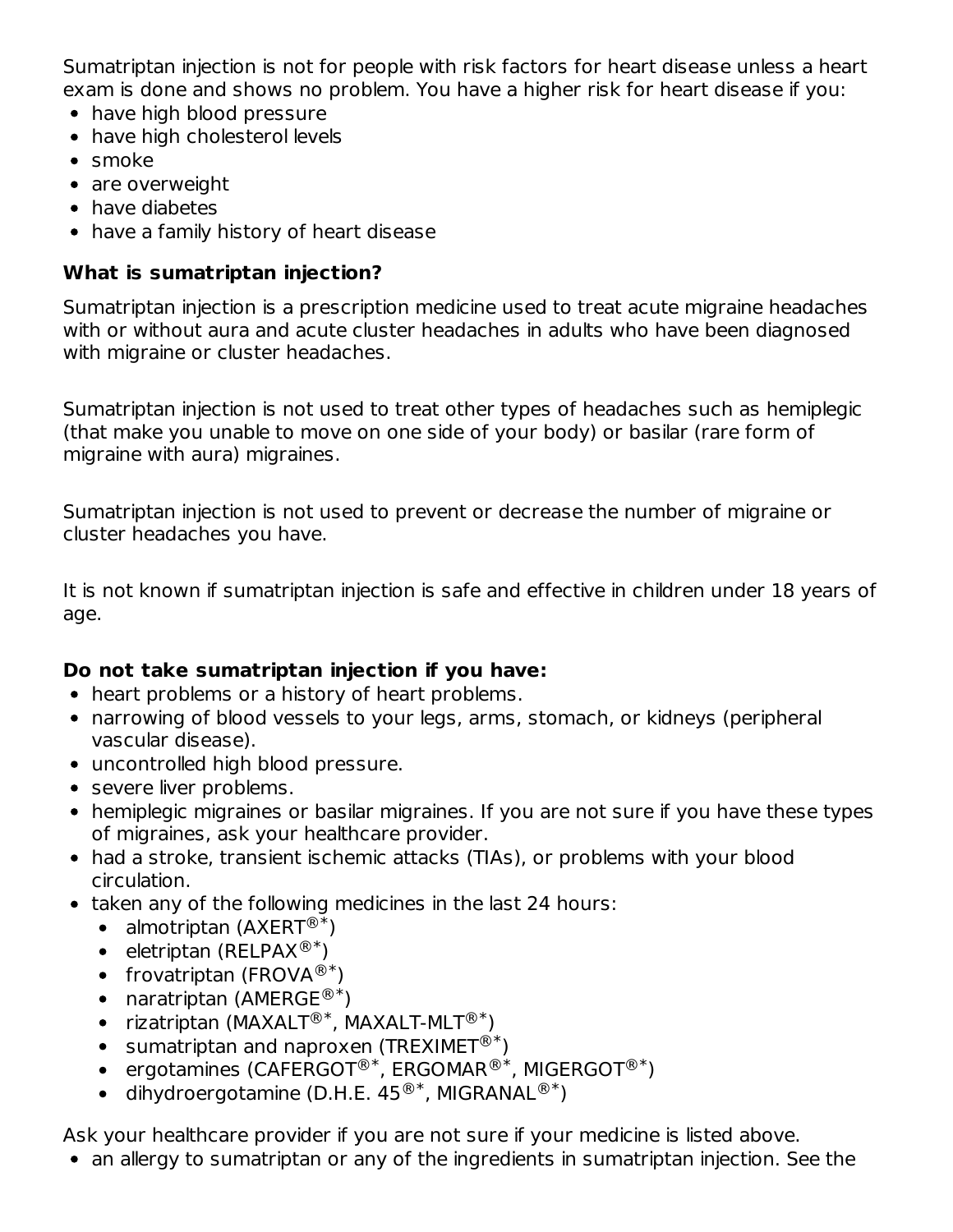end of this leaflet for a complete list of ingredients in sumatriptan injection.

#### **Before taking sumatriptan injection, tell your healthcare provider about all of your medical conditions, including if you:**

- have high blood pressure
- have high cholesterol
- have diabetes
- smoke
- are overweight
- have heart problems or family history of heart problems or stroke
- have kidney problems
- have liver problems
- are allergic to latex
- have had epilepsy or seizures
- are not using effective birth control
- are pregnant or plan to become pregnant. It is not known if sumatriptan injection can harm your unborn baby.
- are breastfeeding or plan to breastfeed. Sumatriptan passes into your breast milk. It is not known if this can harm your baby. Talk with your healthcare provider about the best way to feed your baby if you take sumatriptan injection.

## **Tell your healthcare provider about all the medicines you take,** including

prescription and over-the-counter medicines, vitamins, and herbal supplements.

Sumatriptan injection and certain other medicines can affect each other, causing serious side effects.

**Especially tell your healthcare provider if** you take antidepressant medicines called:

- selective serotonin reuptake inhibitors (SSRIs)
- serotonin norepinephrine reuptake inhibitors (SNRIs)
- tricyclic antidepressants (TCAs)
- monoamine oxidase inhibitors (MAOIs)

Ask your healthcare provider or pharmacist for a list of these medicines if you are not sure.

Know the medicines you take. Keep a list of them to show your healthcare provider or pharmacist when you get a new medicine.

## **How should I take sumatriptan injection?**

- Certain people should take their first dose of sumatriptan injection in their healthcare provider's office or in another medical setting. Ask your healthcare provider if you should take your first dose in a medical setting.
- Use sumatriptan injection exactly as your healthcare provider tells you to use it.
- Your healthcare provider may change your dose. Do not change your dose without first talking with your healthcare provider.
- For adults, the usual dose is a single injection given just below the skin.
- You should give an injection as soon as the symptoms of your headache start, but it may be given at any time during a migraine or cluster headache attack.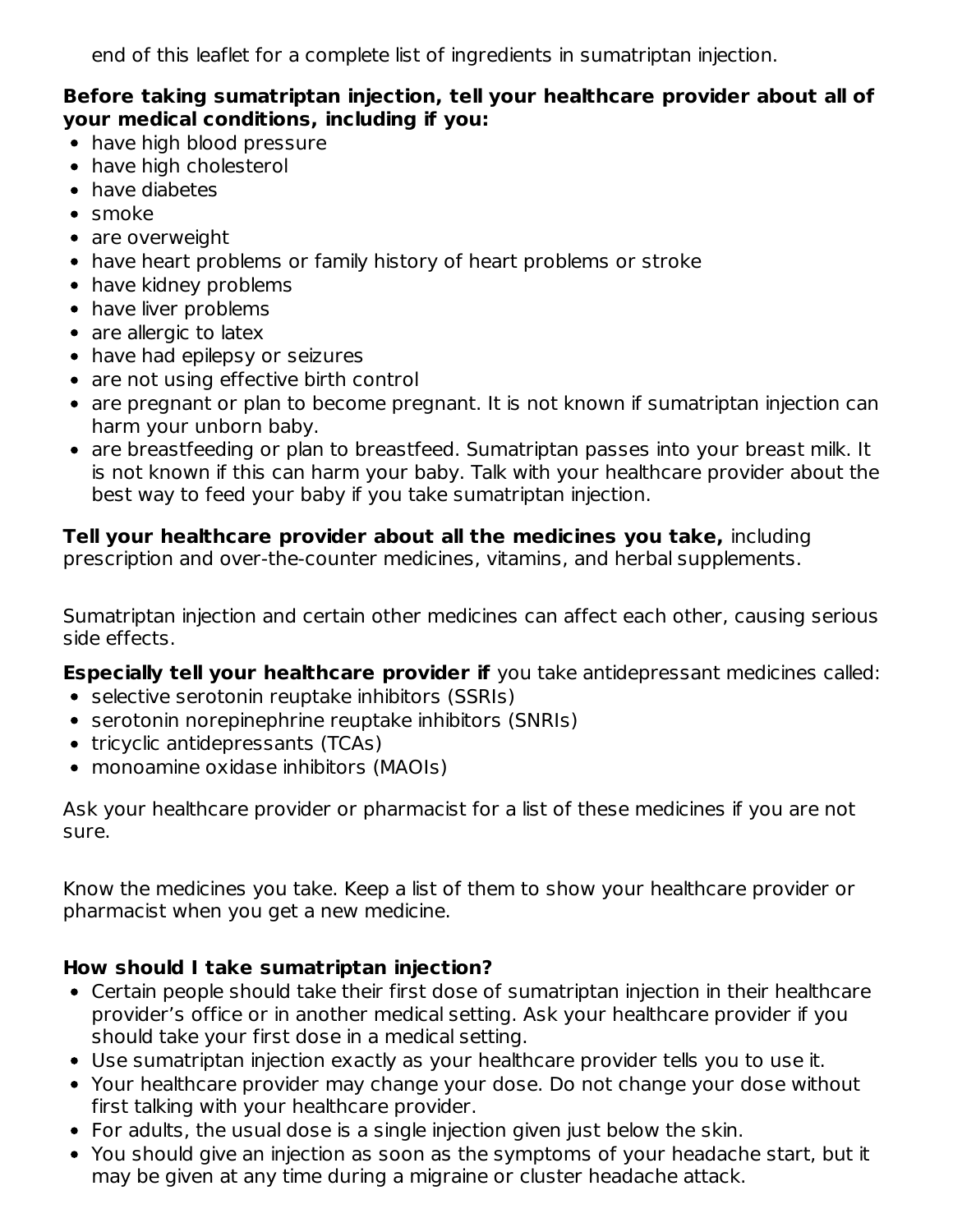- If you did not get any relief after the first injection, do not give a second injection without first talking with your healthcare provider.
- If your headache comes back or you only get some relief after your first injection, you can take a second injection 1 hour after the first injection, but not sooner.
- Do not take more than 12 mg in a 24-hour period.
- If you use too much sumatriptan, call your healthcare provider or go to the nearest hospital emergency room right away.
- You should write down when you have headaches and when you take sumatriptan injection so you can talk with your healthcare provider about how sumatriptan injection is working for you.

## **What should I avoid while taking sumatriptan injection?**

Sumatriptan injection can cause dizziness, weakness, or drowsiness. If you have these symptoms, do not drive a car, use machinery, or do anything where you need to be alert.

# **What are the possible side effects of sumatriptan injection?**

**Sumatriptan injection may cause serious side effects.** See "What is the most important information I should know about sumatriptan injection?"

These serious side effects include:

- changes in color or sensation in your fingers and toes (Raynaud's syndrome)
- stomach and intestinal problems (gastrointestinal and colonic ischemic events).

Symptoms of gastrointestinal and colonic ischemic events include:

- sudden or severe stomach pain
- stomach pain after meals
- weight loss
- fever
- nausea or vomiting
- constipation or diarrhea
- bloody diarrhea

• problems with blood circulation to your legs and feet (peripheral vascular ischemia). Symptoms of peripheral vascular ischemia include:

- cramping and pain in your legs or hips
- feeling of heaviness or tightness in your leg muscles
- burning or aching pain in your feet or toes while resting
- numbness, tingling, or weakness in your legs
- cold feeling or color changes in 1 or both legs or feet

• medication overuse headaches. Some people who use too many sumatriptan injections may have worse headaches (medication overuse headache). If your headaches get worse, your healthcare provider may decide to stop your treatment with sumatriptan injection.

• serotonin syndrome. Serotonin syndrome is a rare but serious problem that can happen in people using sumatriptan injection, especially if sumatriptan injection is used with anti-depressant medicines called SSRIs or SNRIs.

Call your healthcare provider right away if you have any of the following symptoms of serotonin syndrome:

• mental changes such as seeing things that are not there (hallucinations), agitation,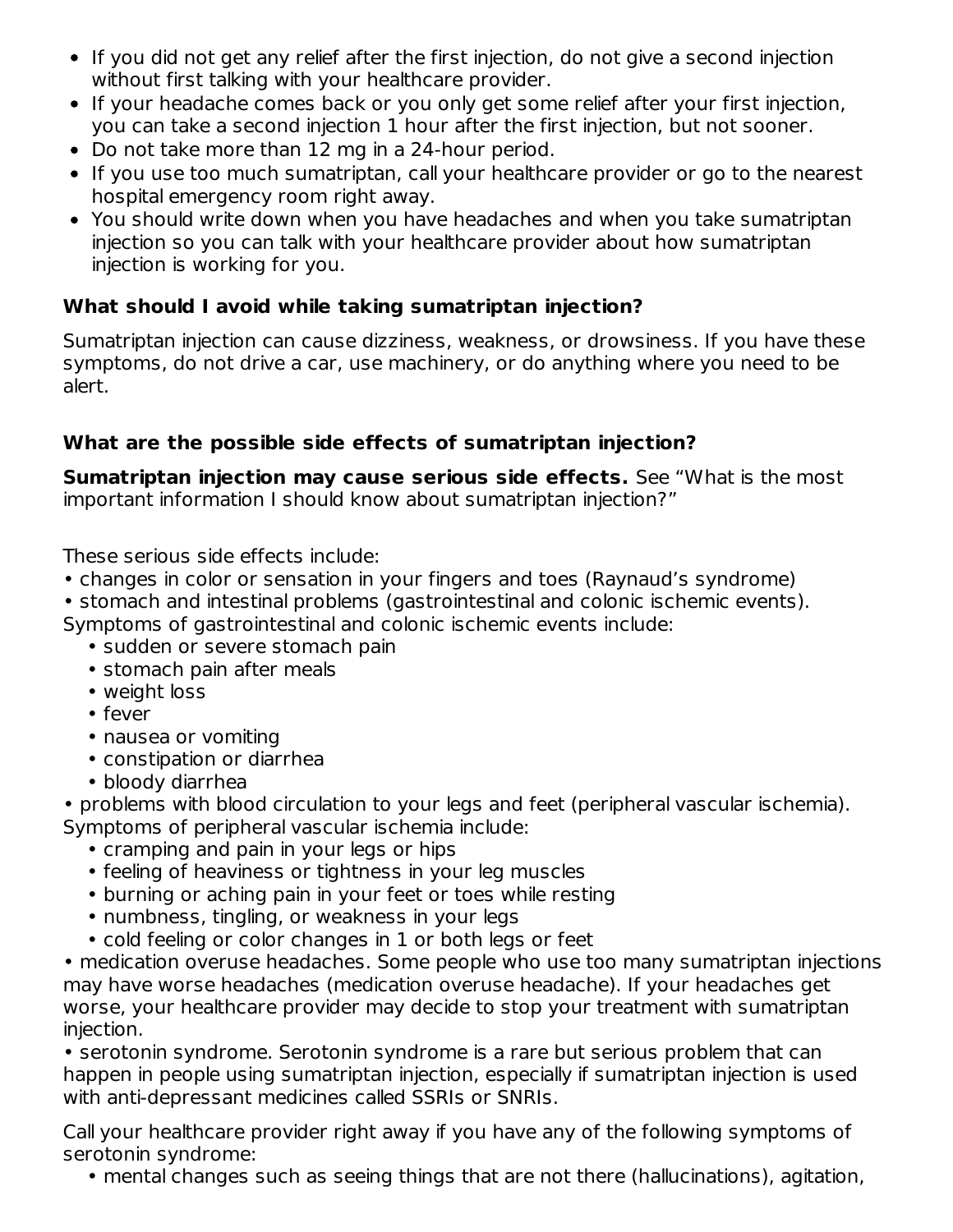or coma

- fast heartbeat
- changes in blood pressure
- high body temperature
- tight muscles
- trouble walking
- hives (itchy bumps); swelling of your tongue, mouth or throat.

• seizures. Seizures have happened in people taking sumatriptan injection who have never had seizures before. Talk with your healthcare provider about your chance of having seizures while you take sumatriptan injection.

The most common side effects of sumatriptan injection include:

- pain or redness at your injection site
- tingling or numbness in your fingers or toes
- dizziness
- warm, hot, burning feeling to your face (flushing)
- discomfort or stiffness in your neck
- feeling weak, drowsy, or tired

Tell your healthcare provider if you have any side effect that bothers you or that does not go away.

These are not all the possible side effects of sumatriptan injection.

## **Call your doctor for medical advice about side effects. You may report side effects to FDA at 1-800-FDA-1088.**

## **How should I store sumatriptan injection?**

- Store sumatriptan injection at 20° to 25°C (68° to 77°F); excursions permitted between 15° and 30°C (59° and 86°F).
- Store your medicine away from light.
- Keep your medicine in the packaging provided with it.

# **Keep sumatriptan injection and all medicines out of the reach of children.**

# **General information about the safe and effective use of sumatriptan injection**

Medicines are sometimes prescribed for purposes other than those listed in Patient Information leaflets. Do not use sumatriptan injection for a condition for which it was not prescribed. Do not give sumatriptan injection to other people, even if they have the same symptoms you have. It may harm them.

This Patient Information leaflet summarizes the most important information about sumatriptan injection. If you would like more information, talk with your healthcare provider. You can ask your healthcare provider or pharmacist for information about sumatriptan injection that is written for healthcare professionals.

For more information, call 1-800-818-4555.

## **What are the ingredients in sumatriptan injection?**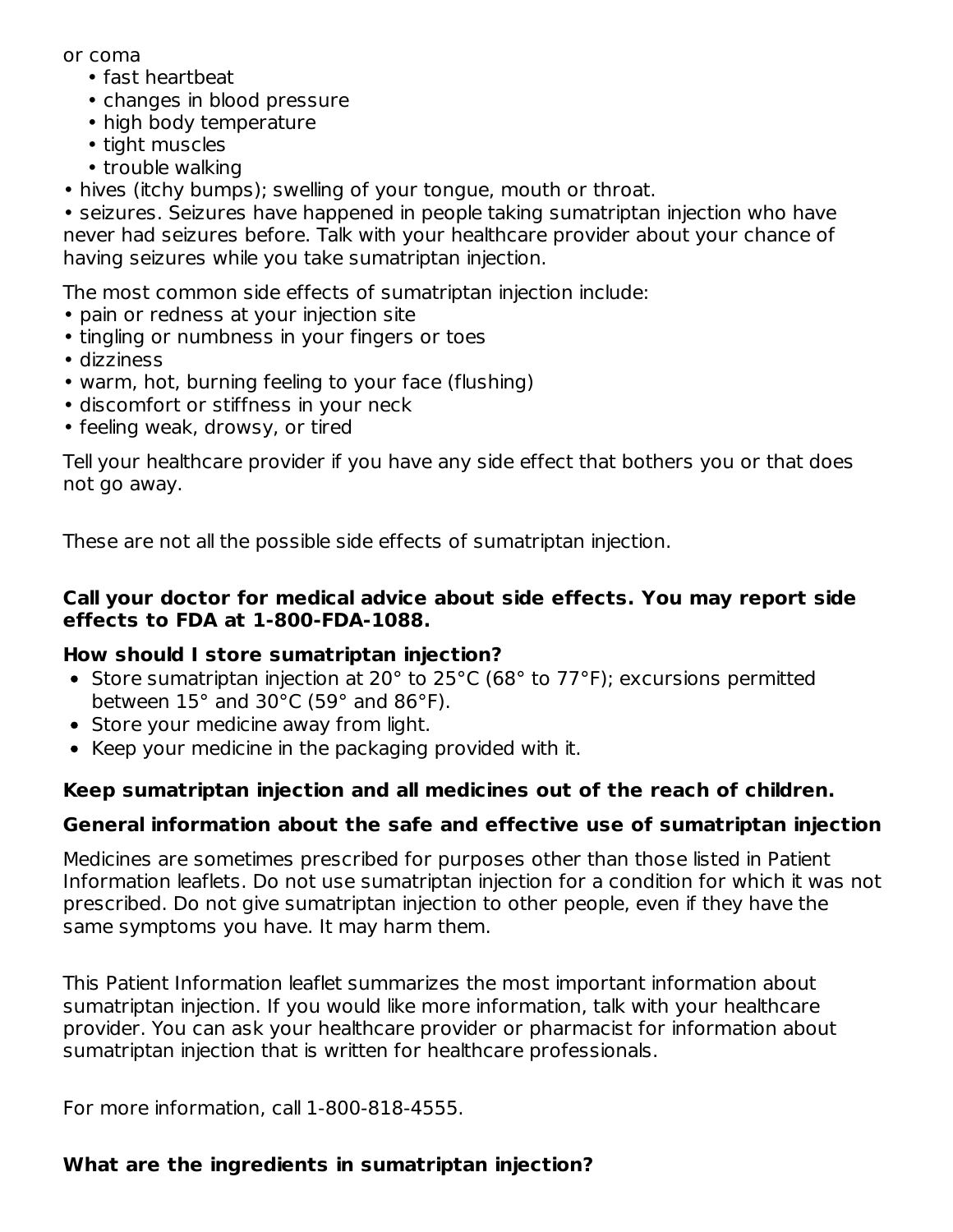Active ingredient: sumatriptan succinate

Inactive ingredients: sodium chloride, water for injection

This Patient Information and Instructions for Use has been approved by the U.S. Food and Drug Administration.

\* All trademarks are the properties of their respective owners.

Distributed by:

## **Sun Pharmaceutical Industries, Inc.**

Cranbury, NJ 08512

Manufactured by:

## **Sun Pharmaceutical Industries Ltd.**

Halol-Baroda Highway,

Halol-389 350, Gujarat, India.

ISS. 03/2022

5229619

## **HOW TO USE**

#### **Autoinjector for Sumatriptan Injection, USP 6 mg/0.5 mL**

## **Figure 1 (frontal view of autoinjector)**



This leaflet explains how to use the sumatriptan autoinjector. Read it TWICE before you begin the first step. If you have any questions, ask your doctor or pharmacist. For use only patients for whom a 6 mg dose has been prescribed.

## **CAUTIONS:**

**Check** the expiration date on the autoinjector label**.**

**Keep** the autoinjector in its box until you are ready to use it.

**Keep** the sumatriptan injection autoinjector out of the reach of children.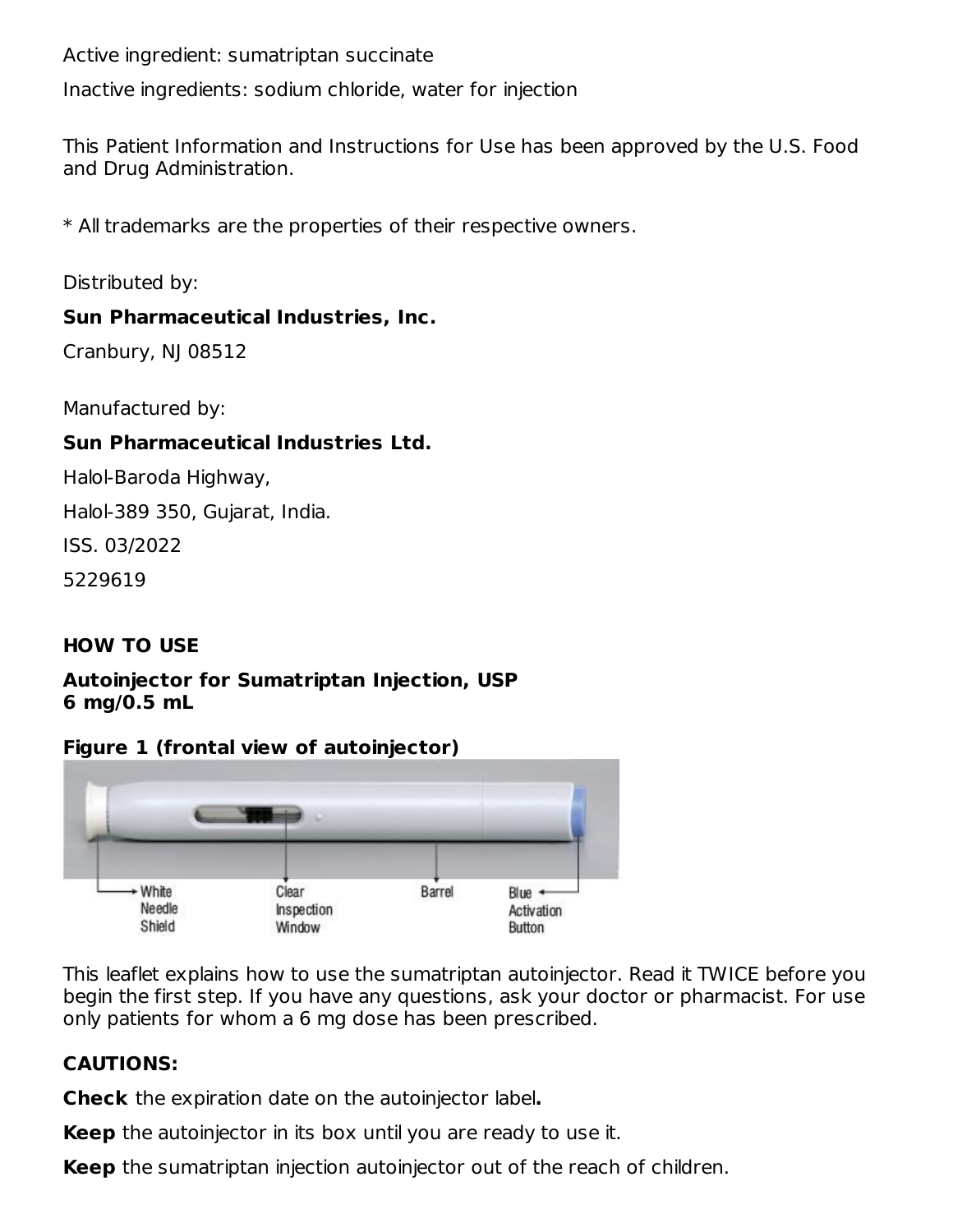**Do not** remove the white needle shield from the autoinjector until you are ready to inject.

**NEVER** put the white needle shield back into the autoinjector after injection.

**NEVER** put or press thumb, fingers, or hand over white needle cover.

**Check** the appearance of sumatriptan injection, through the inspection window. It must be a clear, colorless to pale yellow solution. Do not inject the solution if it looks discolored or cloudy or contains lumps, flakes, or particles.

The needle shield of the prefilled syringe contains dry natural rubber, which is made from latex. This is a part you cannot usually see, but it could still cause an allergic reaction. Tell your healthcare provider if you are allergic to latex.**Before** you use sumatriptan injection autoinjector your healthcare provider should show you or your caregiver how to give an injection the right way.

**Be** sure to change the injection site with each dose.

# **HOW TO USE THE AUTOINJECTOR**

Wash your hands thoroughly.

Find a comfortable, well-lit place and put everything you need where you can reach it (autoinjector, alcohol or sterile swabs).

Identify the application area with an adequate fatty tissue layer on top part of the thigh or back of the arm. Do not inject into areas where the skin is tender, bruised, red, or hard.

Wipe the injection site with alcohol or a new sterile swab and allow your skin to dry. Do not touch this area again before giving the injection.

Take out the injector from show box.

## **Figure 2**



Pick up the autoinjector in one hand and smoothly remove the white needle shield by pulling it straight off. Do not twist it off, and do not recap the white needle shield, as either of these may damage the needle inside the autoinjector. The autoinjector has a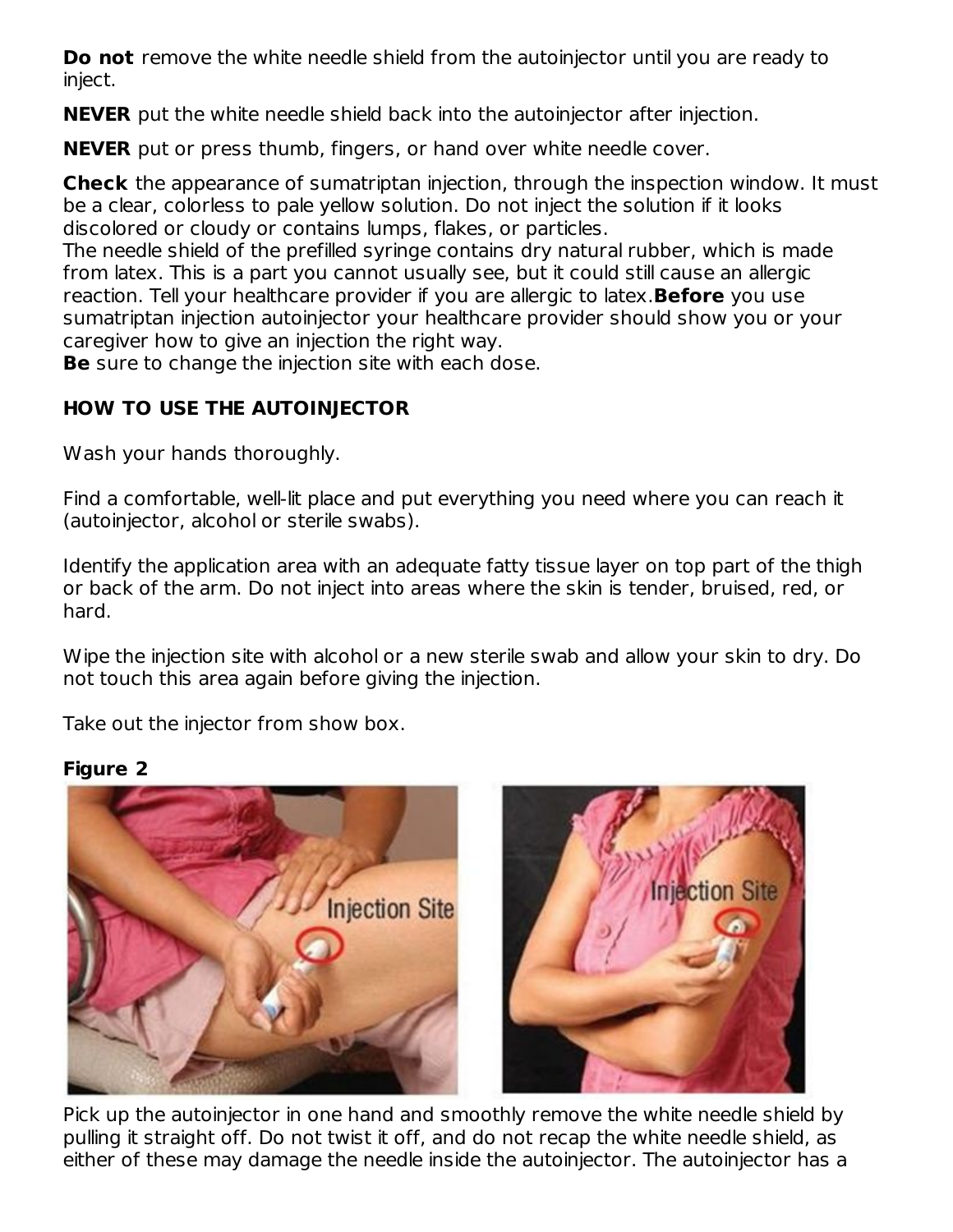cover that will protect you from needle sticks or loss of drug by accidental bumping or touching (See Figure 3).

#### **Figure 3**



**Without** pressing the blue activation button, place the open end of the autoinjector on the injection site, straight up at a right angle (90°) and push the safety needle cover firmly against the skin to unlock. **Continue to hold firmly against the skin** (See Figure 4)**.**

#### **Figure 4**



To start the injection (1) Press the Blue Button (first click will sound), (2) immediately release your thumb. This starts the injection. Do not lift the autoinjector off the skin. Wait until you hear the second 'click'. Once you hear the second click, lift the autoinjector straight up from the injection site. The injection is finished. The safety needle cover on the autoinjector will automatically extend to cover the needle. The needle will not be visible now.

If you did not remove your thumb from the blue button, the second 'click' cannot be heard. If this happens, slowly count to 5 before lifting the autoinjector from the injection site. The inspection window will be blue, confirming the injection is complete. Verify that the inspection window is blue to ensure that the injection is complete before lifting the autoinjector (See Figure 5).

## **Figure 5**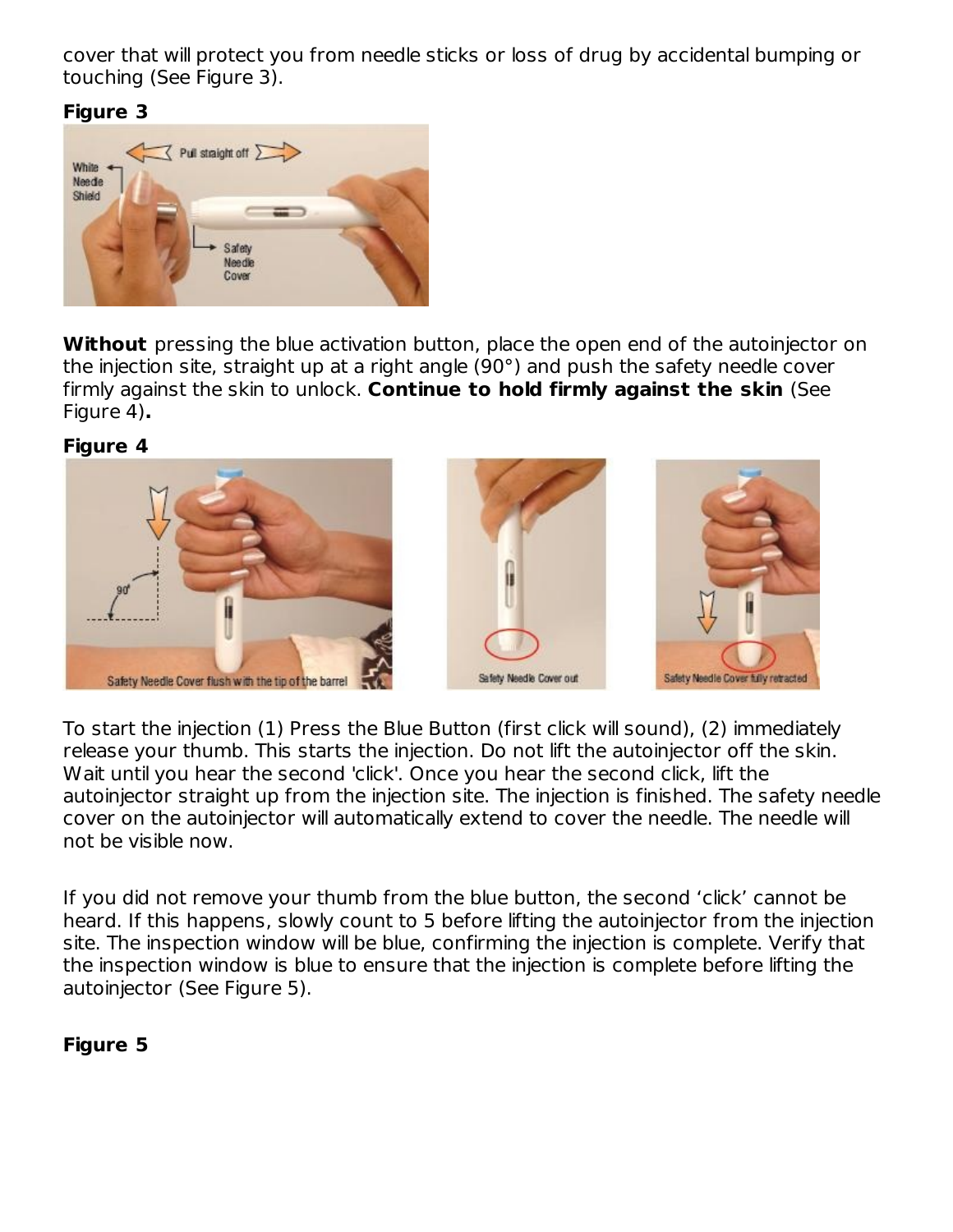

The needle safety cover will move down over the needle and lock into place. There is no need to replace the white needle shield.

## **If the inspection window is not blue, do not try to use the autoinjector again.**

## **If you suspect you have not received the full dose, do not repeat the injection using a new autoinjector.**

If you notice a spot of blood at the injection site, dab away with a cotton ball or tissues. Do not rub the injection site. If needed, you may cover the injection site with a bandage.

**Figure 6**



Before use (With White needle Shield)



Before use (Without White needle Shield)



After use (Needle safety cover down)

Discard sumatriptan injection autoinjector after use.

# **NEVER ATTEMPT TO REUSE AN AUTOINJECTOR**

PJPI0300G

# **PACKAGE LABEL.PRINCIPAL DISPLAY PANEL**

**NDC 47335-276-40 Sumatriptan Injection, USP**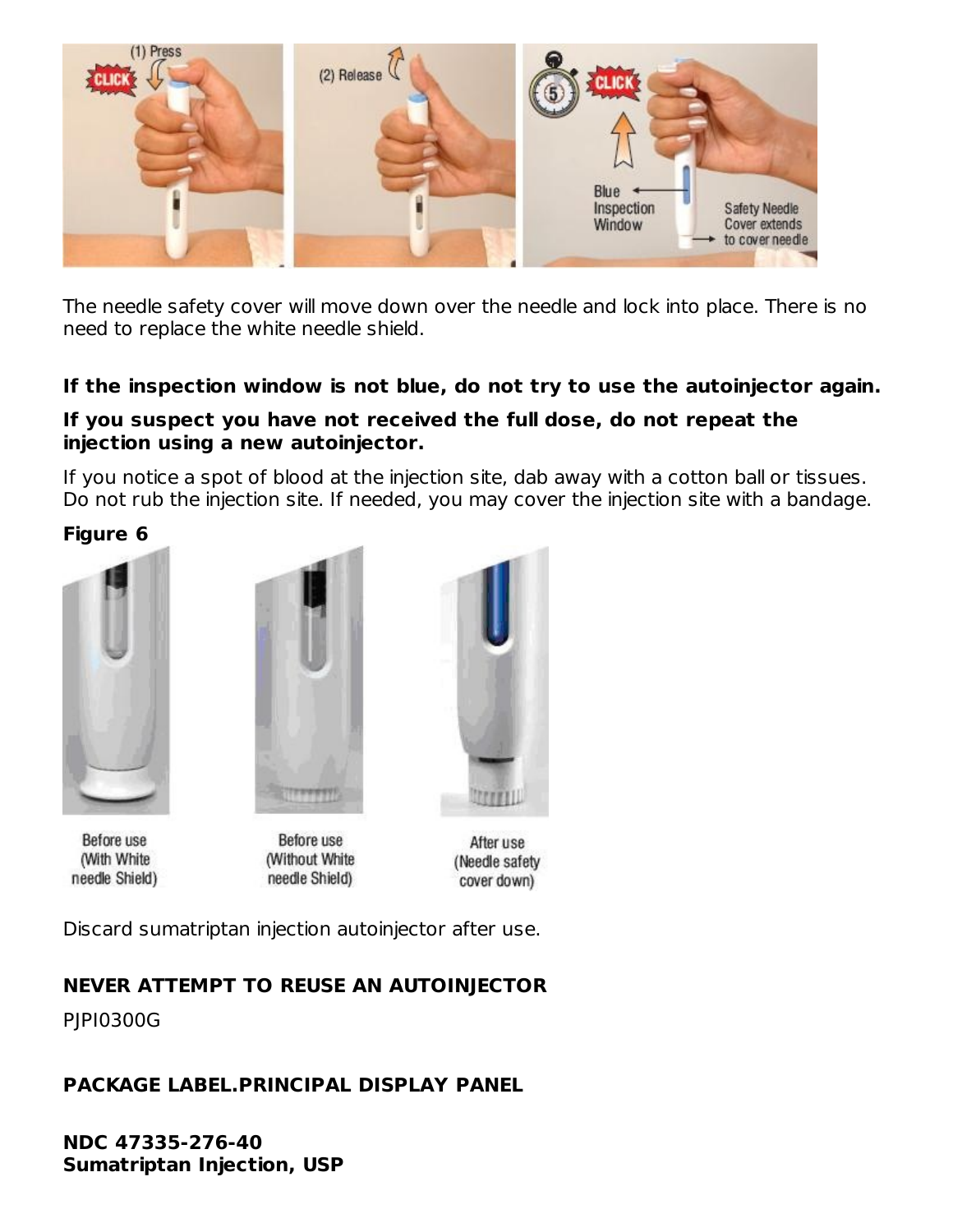#### **6 mg/0.5 mL For subcutaneous injection only.**



## **PACKAGE LABEL.PRINCIPAL DISPLAY PANEL**

**NDC 47335-276-41 Sumatriptan Injection, USP 6 mg/0.5 mL Rx only 2 prefilled 0.5 mL syringes For subcutaneous injection only**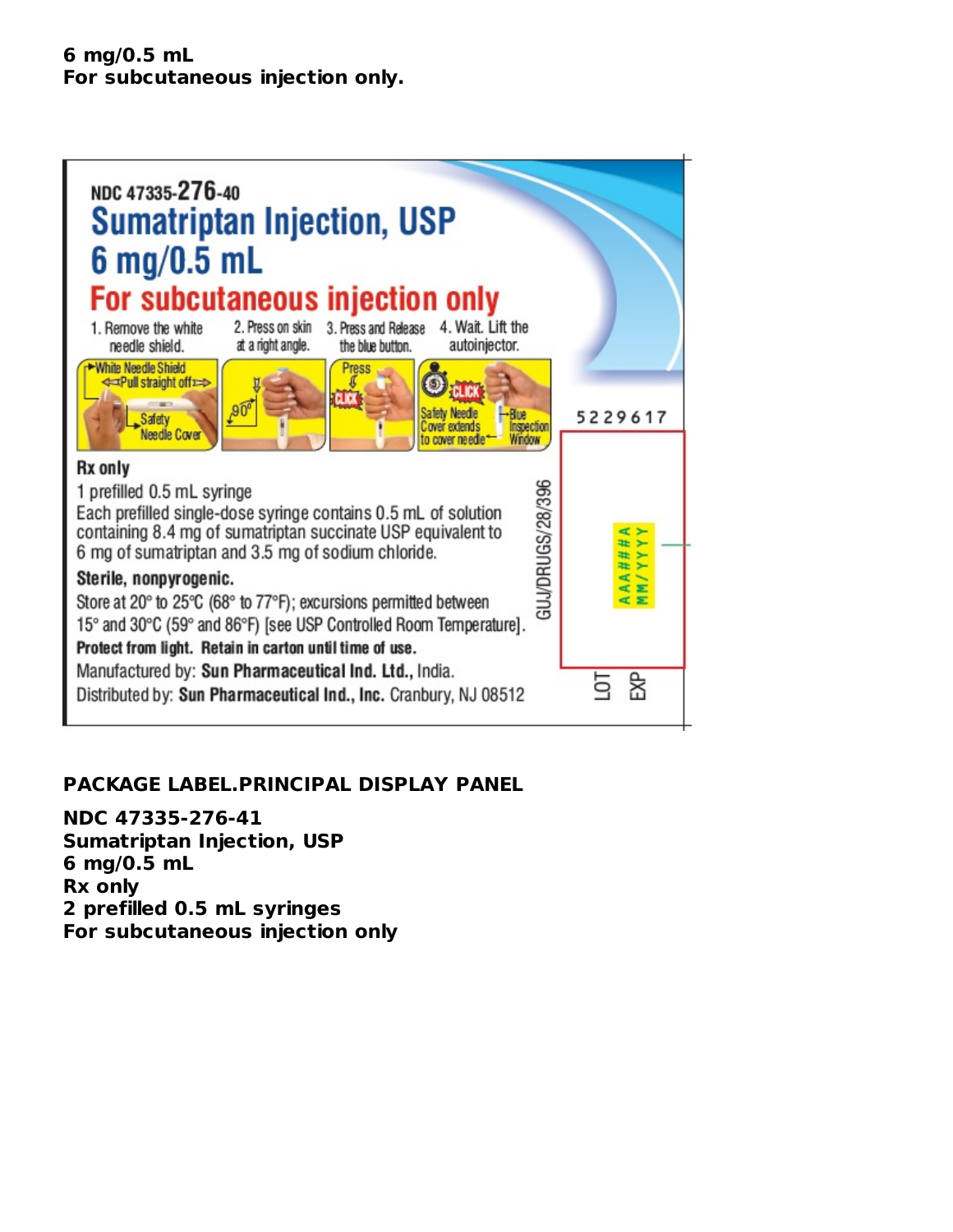# NDC 47335-276-41

# Sumatriptan Injection, USP 6 mg/0.5 mL

Rx only

2 prefilled 0.5 mL syringes

For subcutaneous injection only

|                                                   |                                 | <b>SUMATRIPTAN SUCCINATE</b><br>sumatriptan succinate injection |                                                                 |                     |                                       |                                     |  |
|---------------------------------------------------|---------------------------------|-----------------------------------------------------------------|-----------------------------------------------------------------|---------------------|---------------------------------------|-------------------------------------|--|
|                                                   |                                 |                                                                 |                                                                 |                     |                                       |                                     |  |
|                                                   | <b>Product Information</b>      |                                                                 |                                                                 |                     |                                       |                                     |  |
|                                                   | <b>Product Type</b>             |                                                                 | <b>HUMAN PRESCRIPTION DRUG</b>                                  |                     | <b>Item Code (Source)</b>             | NDC: 47335-276                      |  |
|                                                   | <b>Route of Administration</b>  |                                                                 | <b>SUBCUTANEOUS</b>                                             |                     |                                       |                                     |  |
|                                                   |                                 |                                                                 |                                                                 |                     |                                       |                                     |  |
|                                                   |                                 | <b>Active Ingredient/Active Moiety</b>                          |                                                                 |                     |                                       |                                     |  |
|                                                   |                                 |                                                                 | <b>Ingredient Name</b>                                          |                     | <b>Basis of</b><br><b>Strength</b>    | <b>Strength</b>                     |  |
|                                                   | UNII:8R78F6L9VO)                |                                                                 | <b>SUMATRIPTAN SUCCINATE (UNII: J8BDZ 68989) (SUMATRIPTAN -</b> |                     | <b>SUMATRIPTAN</b>                    | 6 <sub>mg</sub><br>in $0.5$ mL      |  |
|                                                   |                                 |                                                                 |                                                                 |                     |                                       |                                     |  |
|                                                   | <b>Inactive Ingredients</b>     |                                                                 |                                                                 |                     |                                       |                                     |  |
| <b>Ingredient Name</b>                            |                                 |                                                                 |                                                                 |                     | <b>Strength</b>                       |                                     |  |
| SODIUM CHLORIDE (UNII: 451W47IQ8X)                |                                 |                                                                 |                                                                 | 3.5 mg in 0.5 mL    |                                       |                                     |  |
|                                                   | <b>WATER (UNII: 059QF0KO0R)</b> |                                                                 |                                                                 |                     |                                       |                                     |  |
|                                                   |                                 |                                                                 |                                                                 |                     |                                       |                                     |  |
|                                                   |                                 | <b>Product Characteristics</b>                                  |                                                                 |                     |                                       |                                     |  |
| Color<br>YELLOW (clear, colorless to pale yellow) |                                 |                                                                 |                                                                 |                     | <b>Score</b>                          |                                     |  |
| <b>Shape</b>                                      |                                 |                                                                 |                                                                 | <b>Size</b>         |                                       |                                     |  |
| <b>Flavor</b>                                     |                                 |                                                                 |                                                                 | <b>Imprint Code</b> |                                       |                                     |  |
|                                                   | <b>Contains</b>                 |                                                                 |                                                                 |                     |                                       |                                     |  |
|                                                   |                                 |                                                                 |                                                                 |                     |                                       |                                     |  |
|                                                   | <b>Packaging</b>                |                                                                 |                                                                 |                     |                                       |                                     |  |
| #                                                 | ltem<br>Code                    |                                                                 | <b>Package Description</b>                                      |                     | <b>Marketing</b><br><b>Start Date</b> | <b>Marketing</b><br><b>End Date</b> |  |